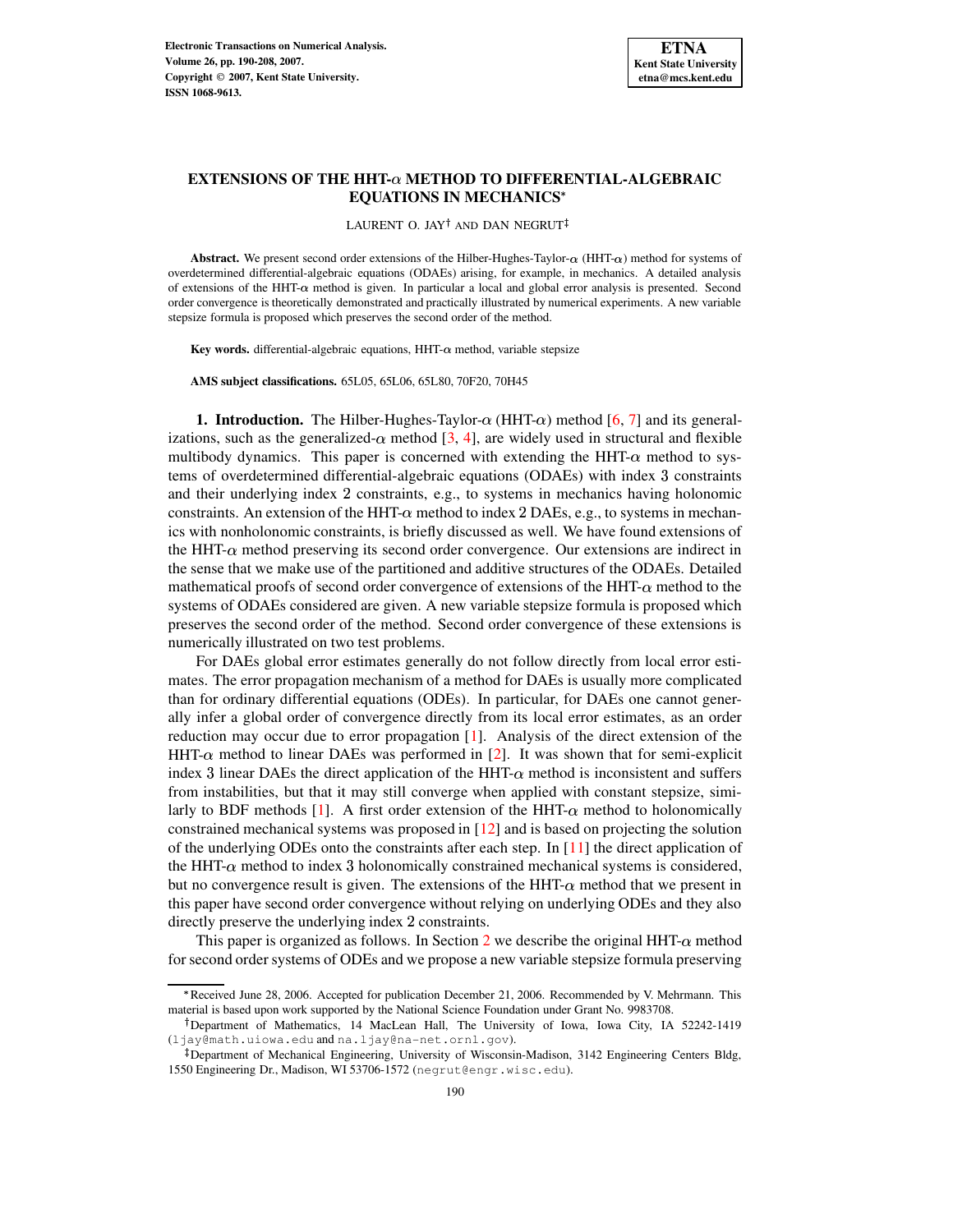| <b>ETNA</b>                  |
|------------------------------|
| <b>Kent State University</b> |
| etna@mcs.kent.edu            |

the second order of the method. In Section [3](#page-2-0) we present extensions of the  $HHT<sub>-\alpha</sub>$  method to systems of ODAEs with index 3 constraints and underlying index 2 constraints. In Section [4](#page-3-0) we give a detailed analysis of extensions of the  $HHT-\alpha$  method to these systems of ODAEs. In particular, we show existence and uniqueness of the numerical solution, we analyze the local error of the method, its stability with respect to consistent perturbations in the initial values, and prove its global second order convergence. In Section [5](#page-12-0) we illustrate the second order convergence of an extended HHT- $\alpha$  method on two test problems. In Section [6](#page-15-0) we propose an extension of the  $HHT\alpha$  method for index 2 DAEs. A short conclusion is given in Section [7.](#page-17-0)

<span id="page-1-0"></span>**2. The HHT- method for second order systems of ODEs.** Second order systems of ODEs  $y'' = f(t, y, y')$  are equivalent to

<span id="page-1-1"></span>(2.1) 
$$
y' = z, \quad z' = a, \quad a = f(t, y, z).
$$

In mechanics,  $\gamma$  represents generalized coordinates,  $\gamma$  represents the corresponding velocities, a represents the corresponding accelerations,  $f(t, y, z) = M^{-1}F(t, y, z)$  where M is the mass matrix and  $F(t, y, z)$  represents external forces. The HHT- $\alpha$  method for the system of equations [\(2.1\)](#page-1-1) can be expressed as an implicit non-standard one-step method

$$
(y_1,z_1,a_1)=\Phi_h(y_0,z_0,a_0)
$$

<span id="page-1-2"></span>as follows  $[6, 7]$  $[6, 7]$  $[6, 7]$ 

<span id="page-1-3"></span>(2.2a) 
$$
y_1 = y_0 + h z_0 + \frac{h^2}{2} ((1 - 2\beta)a_0 + 2\beta a_1),
$$

$$
(2.2b) \t z_1 = z_0 + h ((1 - \gamma)a_0 + \gamma a_1),
$$

$$
(2.2c) \t\t a_1 = (1+\alpha) f(t_1, y_1, z_1) - \alpha f(t_0, y_0, z_0),
$$

where h is the stepsize and  $t_1 := t_0 + h$ . For the HHT- $\alpha$  method [\(2.2\)](#page-1-2) the coefficients  $\alpha, \beta, \gamma$ are chosen according to

$$
\alpha \in \left[-\frac{1}{3},0\right], \qquad \beta = \frac{(1-\alpha)^2}{4}, \qquad \gamma = \frac{1}{2} - \alpha.
$$

The free coefficient  $\alpha$  is a damping parameter. Notice that the notation for  $a_0$  and  $a_1$  may be misleading. These values are not really approximations of  $a(t_0)$  and  $a(t_1)$  respectively, but of  $a(t_0 + \alpha h)$  and  $a(t_1 + \alpha h)$ . The coefficient  $\gamma = \frac{1}{2} - \alpha$  is determined such that the method is of local order 2 in z when  $a_0 - a(t_0 + \alpha h) = O(h^2)$ . When  $a_0 - a(t_0 +$  $\alpha(h) = O(h)$ , e.g., when  $a_0 = a(t_0) = f(t_0, y_0, z_0)$  the method is only of local order 1 in z for the first step, i.e.,  $z_1 - z(t_0 + h) = O(h^2)$ . However, in this situation since  $a_1 - a(t_1 + \alpha h) = O(h^2)$  the next step  $(y_2, z_2, a_2)$  has nevertheless an error estimate in z of the form  $z_2 - z(t_1 + h) = O(h^3)$ . The HHT- $\alpha$  method is thus self-correcting, explaining in part its global second order convergence even when  $a_0$  is taken as  $a_0 = f(t_0, y_0, z_0)$ . The  $HHT-\alpha$  method is generally applied with constant stepsize in order to keep its second order accuracy. For  $a_0(\tilde{h})$  coming from the previous step with stepsize  $\tilde{h}$ , by changing the stepsize from h to  $h \neq h$ ,  $a_1$  is no more an approximation of local order 1 to  $a(t_1 + \alpha h)$ , i.e., it does not satisfy  $a_1 - a(t_1 + \alpha h) = O(h^2)$ . Hence, without any modification the HHT- $\alpha$ method reduces to a first order method for all variables. To reestablish global second order convergence while still allowing stepsize changes using  $a_0(\tilde{h})$  from the previous step taken with stepsize  $\tilde{h}$ , one can replace the definition of  $a_0$  for the current step by

<span id="page-1-4"></span>(2.3) 
$$
a_0 := f(t_0, y_0, z_0) + \frac{h}{\widetilde{h}}(a_0(\widetilde{h}) - f(t_0, y_0, z_0)).
$$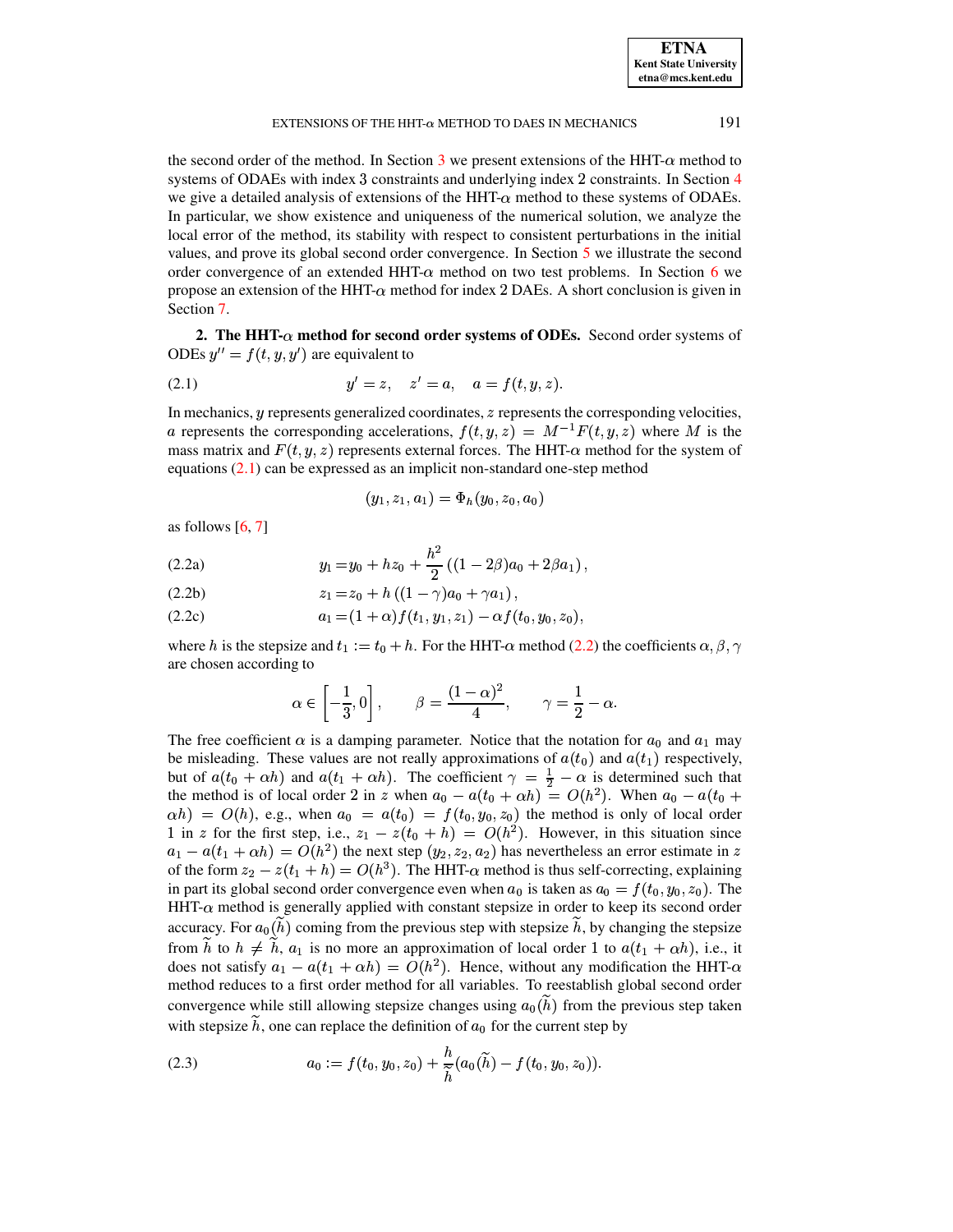Simply taking  $a_0 := \alpha f(t_1, y_1, z_1) + (1 - \alpha) f(t_0, y_0, z_0)$  analogously to [\(2.2c\)](#page-1-3) leads to the expression  $z_1 = z_0 + h\left(\frac{1}{2}f(t_0, y_0, z_0) + \frac{1}{2}f(t_1, y_1, z_1)\right)$  which corresponds to the trapezoidal rule which has no damping parameter  $\alpha$  and is thus not recommended.

<span id="page-2-2"></span><span id="page-2-0"></span>**3. Extensions of the HHT-** $\alpha$  **method to ODAEs.** We consider semi-explicit index 3 DAEs of the form

<span id="page-2-1"></span>
$$
(3.1a) \t\t y'=z,
$$

$$
(3.1b) \t\t\t z' = a + r(t, y, \lambda),
$$

- (3.1c)  $a = f(t, y, z),$
- (3.1d)  $0 = g(t, y),$

where we assume that  $g_y(t, y) r_\lambda(t, y, \lambda)$  is invertible in the region of interest. In mechanics [\(3.1d\)](#page-2-1) represents holonomic constraints,  $\lambda$  represents Lagrange multipliers, and  $r(t, y, \lambda)$  =  $-M^{-1}g_{\nu}^{T}(t, y)\lambda$  where M is the mass matrix and  $-g_{\nu}^{T}(t, y)\lambda$  represents reaction forces com-ing from the constraints [\[1\]](#page-18-4). Differentiating  $(3.1d)$  once with respect to t, we obtain additional constraints

<span id="page-2-3"></span>(3.1e) 
$$
0 = g_t(t, y) + g_y(t, y)z.
$$

The whole system of ODAEs  $(3.1)$  is of index 2. One more differentiation of  $(3.1e)$  with respect to  $t$  leads to

<span id="page-2-4"></span>
$$
(3.2) \quad 0 = g_{tt}(t,y) + 2g_{ty}(t,y)z + g_{yy}(t,y)(z,z) + g_y(t,y)(f(t,y,z) + r(t,y,\lambda)).
$$

We will not make a direct use of these additional constraints  $(3.2)$  in the numerical scheme [\(3.4\)](#page-2-5) below. Nevertheless, it will be useful to consider them in the analysis of the method. From the constraints [\(3.2\)](#page-2-4), one more differentiation gives an expression for  $\lambda'$ ,

<span id="page-2-9"></span>
$$
(3.3) \quad \lambda' = (-g_y r_\lambda)^{-1} \Big( g_{ttt} + 3g_{tty} z + 3g_{tyy}(z, z) + g_{yyy}(z, z, z) + 3g_{ty}(f + r) + 3g_{yy}(z, f + r) + g_y(f_t + f_y z + f_z(f + r) + r_t + r_y z) \Big)
$$

where we have not written explicitly the arguments  $(t, y, z, \lambda)$  for  $f, r, g, f_y, r_y, g_y$ , etc.

We propose a new generalization of the HHT- $\alpha$  method for the system [\(3.1\)](#page-2-2). Although different in essence our approach is reminiscent of the GGL/stabilized index 2 formulation [\[5\]](#page-18-8). Here, instead of artificially introducing additional new algebraic variables in  $(3.1a)$ , we consider directly the systems of ODAEs [\(3.1\)](#page-2-2). Given  $(y_0, z_0, a_0)$  we define the extended HHT- $\alpha$  method for [\(3.1\)](#page-2-2) as follows

<span id="page-2-7"></span><span id="page-2-5"></span>
$$
(3.4a) \t y_1 = y_0 + h z_0 + \frac{h^2}{2} ((1 - 2\beta)a_0 + 2\beta a_1) + \frac{h^2}{2} ((1 - b)R_0 + bR_1),
$$

$$
(3.4b) \t z1 = z0 + h ((1 - \gamma)a0 + \gamma a1) + \frac{h}{2} (R0 + R1),
$$

$$
(3.4c) \t a1 = (1 + \alpha) f(t1, y1, z1) - \alpha f(t0, y0, z0),
$$

where  $b \neq 1/2$  is a free coefficient,

<span id="page-2-6"></span>(3.4d) 
$$
R_0 := r(t_0, y_0, \Lambda_0), \qquad R_1 := r(t_1, y_1, \Lambda_1),
$$

and  $\Lambda_0$  is not a value  $\lambda_0$  coming from the previous step, but  $\Lambda_0$  and  $\Lambda_1$  are locally determined by the two sets of constraints

<span id="page-2-8"></span>(3.4e) 
$$
0 = g(t_1, y_1), \qquad 0 = g_t(t_1, y_1) + g_y(t_1, y_1)z_1.
$$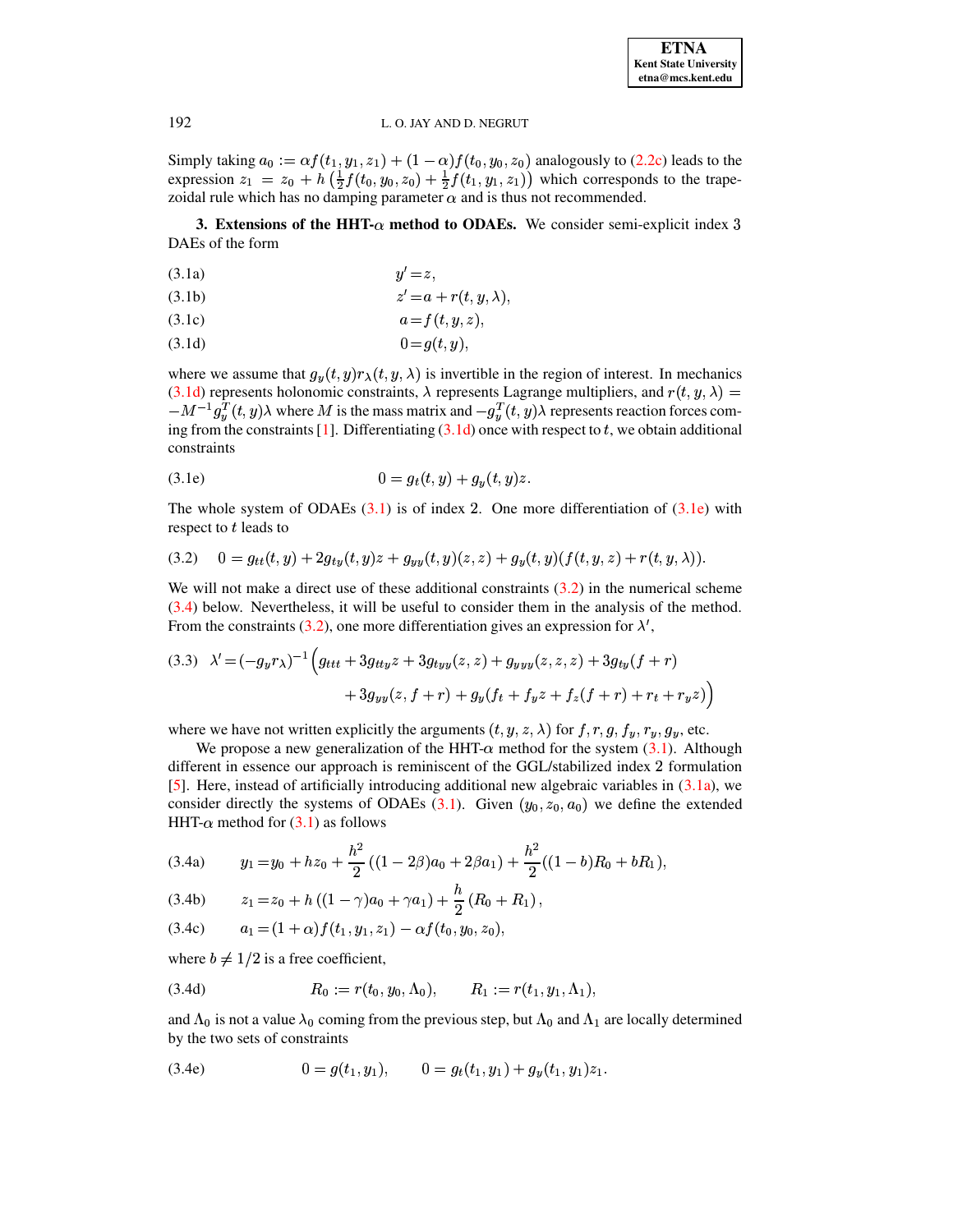| <b>ETNA</b>                  |
|------------------------------|
| <b>Kent State University</b> |
| etna@mcs.kent.edu            |

This determination of  $\Lambda_0$  and  $\Lambda_1$  is an important point. The numerical solution  $(y_1, z_1)$  thus satisfies both constraints  $(3.1d)-(3.1e)$  $(3.1d)-(3.1e)$  $(3.1d)-(3.1e)$  at each timestep. We propose the simple choice  $b=0$ . For  $b=0$  and  $\alpha=0$  the method is an additive combination of the 2-stage Lobatto IIIA and Lobatto IIIB implicit Runge-Kutta coefficients, and is known to be of second order for all variables [\[9\]](#page-18-9) (note that it is not the combination of Lobatto IIIA and Lobatto IIIB coefficients given in [\[8\]](#page-18-10) since for unconstrained problems the HHT- $\alpha$  method is simply equivalent to the trapezoidal rule, the 2-stage Lobatto IIIA method). To make the method less implicit, one can replace  $R_1$  in [\(3.4d\)](#page-2-6) by  $R_1 := r(t_1, \tilde{y}_1, \Lambda_1)$  where

$$
\widetilde{y}_1 := y_0 + h z_0.
$$

Another possibility is to take  $b=0$  and to replace the expression  $(R_0 + R_1)/2$  in [\(3.4b\)](#page-2-7) by the midpoint approximation

<span id="page-3-1"></span>
$$
R_{1/2}=r\left(t_{0}+\frac{h}{2},\frac{y_{0}+y_{1}}{2},\Lambda_{1/2}\right)
$$

and also with  $y_1$  replaced by [\(3.5\)](#page-3-1). The results given in this paper remain valid with these sim-) plifications under some minor modifications. In particular, second order global convergence as shown in Theorem [4.5](#page-9-0) also holds.

<span id="page-3-0"></span>**4.** Analysis of the extended HHT- $\alpha$  method for ODAEs. First we show existence and uniqueness of the numerical solution of the extended HHT- $\alpha$  method [\(3.4\)](#page-2-5).

<span id="page-3-3"></span>THEOREM 4.1. *Consider the overdetermined system of DAEs [\(3.1\)](#page-2-2) with initial conditions*  $(y_0, z_0, a_0) = (y_0(h), z_0(h), a_0(h))$  depending on h and satisfying

$$
g(t_0, y_0) = O(h^3), \quad g_t(t_0, y_0) + g_y(t_0, y_0) z_0 = O(h^2), \quad a_0 - a(t_0 + \alpha h) = O(h).
$$

*Then* for  $0 \leq h \leq h_0$  there exists a unique solution  $(y_1, z_1, a_1, \Lambda_0, \Lambda_1)$  depending on h to the  $s$ ystem of equations [\(3.4\)](#page-2-5) in a neighborhood of  $(y_0, z_0, a_0, \lambda_0, \lambda_0)$  where  $\lambda_0 = \lambda_0(h)$  satisfies

<span id="page-3-2"></span>
$$
g_{tt}(t_0,y_0)+2g_{ty}(t_0,y_0)z_0+g_{yy}(t_0,y_0)(z_0,z_0)+g_y(t_0,y_0)(f(t_0,y_0,z_0)+r(t_0,y_0,\lambda_0))=O(h).
$$

*Moreover, we have the estimates*

$$
(4.1a) \t\t y_1 - y_0 = O(h), \t z_1 - z_0 = O(h), \t a_1 - a_0 = O(h),
$$

(4.1b)  $\Lambda_0 - \lambda_0 = O(h), \quad \Lambda_1 - \lambda_0 = O(h).$ 

REMARK 4.2. Note that the numerical solution  $(y_1, z_1, a_1, \Lambda_0, \Lambda_1)$  is functionnally independent of  $\lambda_0$ . The value  $\lambda_0$  only indicates a solution branch to which the numerical solution is close. Varying slightly  $\lambda_0$  to  $\lambda_0 + \delta$  with a small perturbation  $\delta = o(1)$  does not change the numerical solution  $(y_1, z_1, a_1, \Lambda_0, \Lambda_1)$ .

*Proof.* The proof of this theorem can be made by application of the implicit function theorem. We first introduce directly the definition  $(3.4d)$  of  $R_0$ ,  $R_1$  into  $(3.4a)$  and  $(3.4b)$ . Then we also replace partially some expressions for  $y_1$  and  $z_1$  explicitly in [\(3.4e\)](#page-2-8). Multiplying the two equations of [\(3.4e\)](#page-2-8) by  $2/h^2$  and  $1/h$  respectively, we obtain the equivalent system of equations

$$
0\!=\!y_1-\Big(y_0+hz_0+\frac{h^2}{2}\big((1-2\beta)a_0+2\beta a_1+(1-b)r(t_0,y_0,\Lambda_0)+br(t_1,y_1,\Lambda_1)\big)\Big),
$$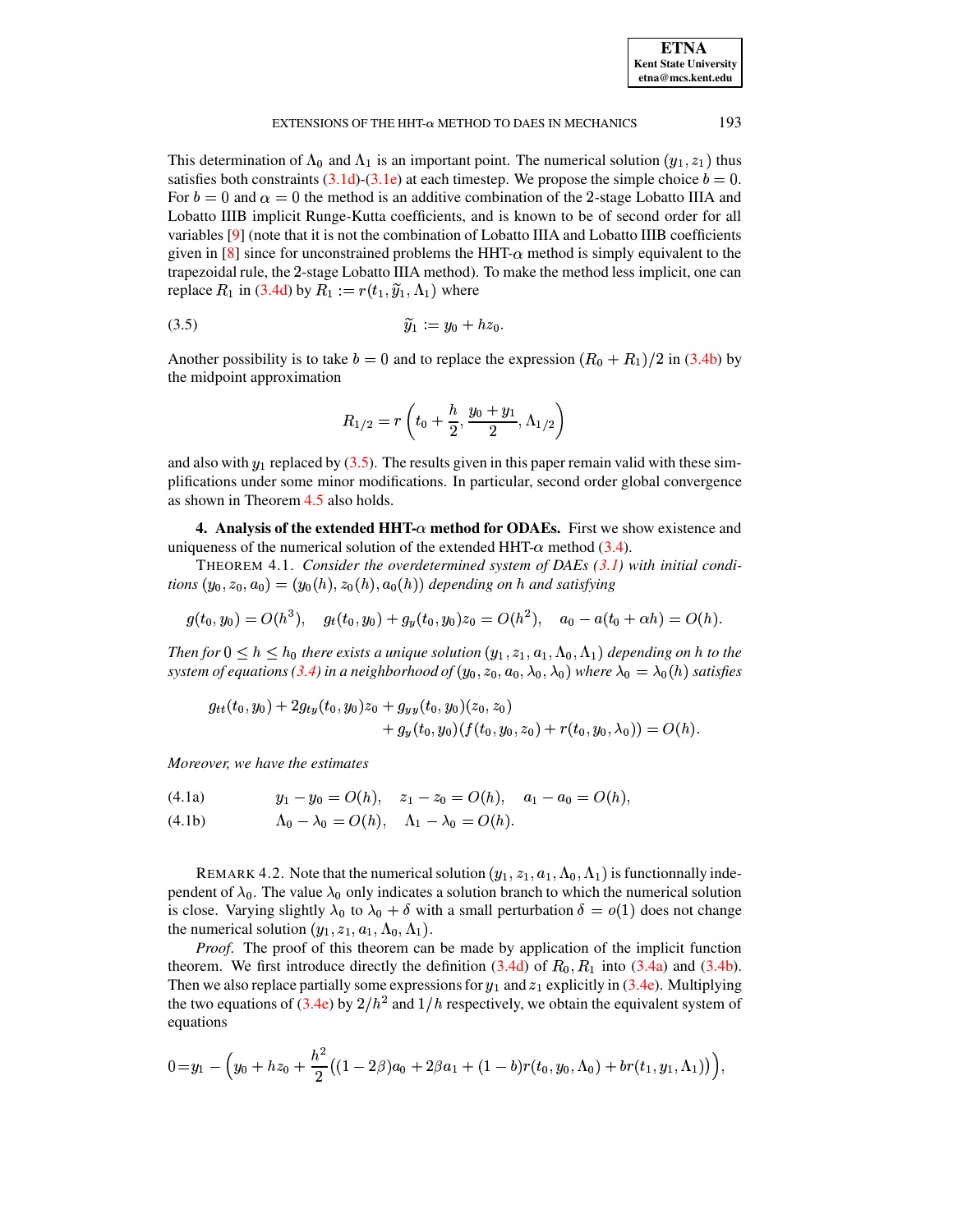$$
0 = z_1 - \left(z_0 + h\left((1-\gamma)a_0 + \gamma a_1 + \frac{1}{2}r(t_0, y_0, \Lambda_0) + \frac{1}{2}r(t_1, y_1, \Lambda_1)\right)\right),
$$
  
\n
$$
0 = a_1 - \left((1+\alpha)f(t_1, y_1, z_1) - \alpha f(t_0, y_0, z_0)\right),
$$
  
\n
$$
0 = \frac{2}{h^2}g\left(t_1, y_0 + h z_0 + \frac{h^2}{2}\left((1-2\beta)a_0 + 2\beta a_1 + (1-b)r(t_0, y_0, \Lambda_0) + br(t_1, y_1, \Lambda_1)\right)\right),
$$
  
\n
$$
0 = \frac{1}{h}g_t(t_1, y_1)
$$
  
\n
$$
+ \frac{1}{h}g_y(t_1, y_1)\left(z_0 + h\left((1-\gamma)a_0 + \gamma a_1 + \frac{1}{2}r(t_0, y_0, \Lambda_0) + \frac{1}{2}r(t_1, y_1, \Lambda_1)\right)\right).
$$

Replacing  $a_1$  by its expression (3.4c) in the last two equations and then expanding in h around  $(t_0, y_0, z_0)$  we obtain

$$
0 = \frac{2}{h^2} g(t_0, y_0) + \frac{2}{h} (g_t(t_0, y_0) + g_y(t_0, y_0) z_0)
$$
  
+  $g_y(t_0, y_0) ((1 - 2\beta)a_0 + 2\beta f(t_0, y_0, z_0) + (1 - b)r(t_0, y_0, \Lambda_0) + br(t_0, y_0, \Lambda_1))$   
+  $g_{tt}(t_0, y_0) + 2g_{ty}(t_0, y_0) z_0 + g_{yy}(t_0, y_0) (z_0, z_0) + O(h),$   

$$
0 = \frac{1}{h} (g_t(t_0, y_0) + g_y(t_0, y_0) z_0) + g_{tt}(t_0, y_0) + 2g_{ty}(t_0, y_0) z_0 + g_{yy}(t_0, y_0) (z_0, z_0)
$$
  
+  $g_y(t_0, y_0) ((1 - \gamma)a_0 + \gamma f(t_0, y_0, z_0) + \frac{1}{2}r(t_0, y_0, \Lambda_0) + \frac{1}{2}r(t_0, y_0, \Lambda_1)) + O(h).$ 

By using the hypotheses of the theorem all equations are satisfied at  $h = 0$  by

$$
(y_1(0), z_1(0), a_1(0), \Lambda_0(0), \Lambda_1(0)) := (y_0(0), z_0(0), a_0(0), \lambda_0(0), \lambda_0(0))
$$

The Jacobian at  $h = 0$  of the above equations with respect to  $(y_1, z_1, a_1, \Lambda_0, \Lambda_1)$  is given by

| $\boldsymbol{I}$ | $\overline{O}$ | $\overline{O}$ | O                | $\Omega$                                                  |
|------------------|----------------|----------------|------------------|-----------------------------------------------------------|
| $\overline{O}$   | $\overline{I}$ | O              | Ω                | Ο                                                         |
| $\ast$           | $\ast$         |                | Ω                | $\overline{O}$                                            |
| $\ast$           | $\ast$         | $\ast$         | $(1-b)M_0$       |                                                           |
| $\ast$           | $\ast$         | $\ast$         | $\frac{1}{2}M_0$ | $\frac{bM_0}{\frac{1}{2}M_0}$ $\Big]$<br>$\frac{1}{2}M_0$ |

where  $M_0 := g_y(t_0, y_0) r_\lambda(t_0, y_0, \lambda_0)$  is invertible. Since

$$
\left[\begin{array}{cc} (1-b)M_0 & bM_0 \ \frac{1}{2}M_0 & \frac{1}{2}M_0 \end{array}\right] = \left[\begin{array}{cc} (1-b) & b \ \frac{1}{2} & \frac{1}{2} \end{array}\right] \otimes M_0.
$$

the Jacobian at  $h = 0$  is invertible provided  $b \neq 1/2$ . The conclusion and the estimates (4.1) now follow by application of the implicit function theorem.  $\Box$ 

We now consider local error estimates:

THEOREM 4.3. Consider the overdetermined system of DAEs  $(3.1)$  with initial conditions  $(y_0, z_0, a_0)$  at  $t_0$  satisfying

$$
g(t_0, y_0) = 0, \quad g_t(t_0, y_0) + g_y(t_0, y_0)z_0 = 0, \quad a_0 - a(t_0 + \alpha h) = O(h),
$$

and let  $\lambda_0$  be such that

$$
g_{tt}(t_0,y_0)+2g_{ty}(t_0,y_0)z_0+g_{yy}(t_0,y_0)(z_0,z_0)+g_{y}(t_0,y_0)(f(t_0,y_0,z_0)+r(t_0,y_0,\lambda_0))=0
$$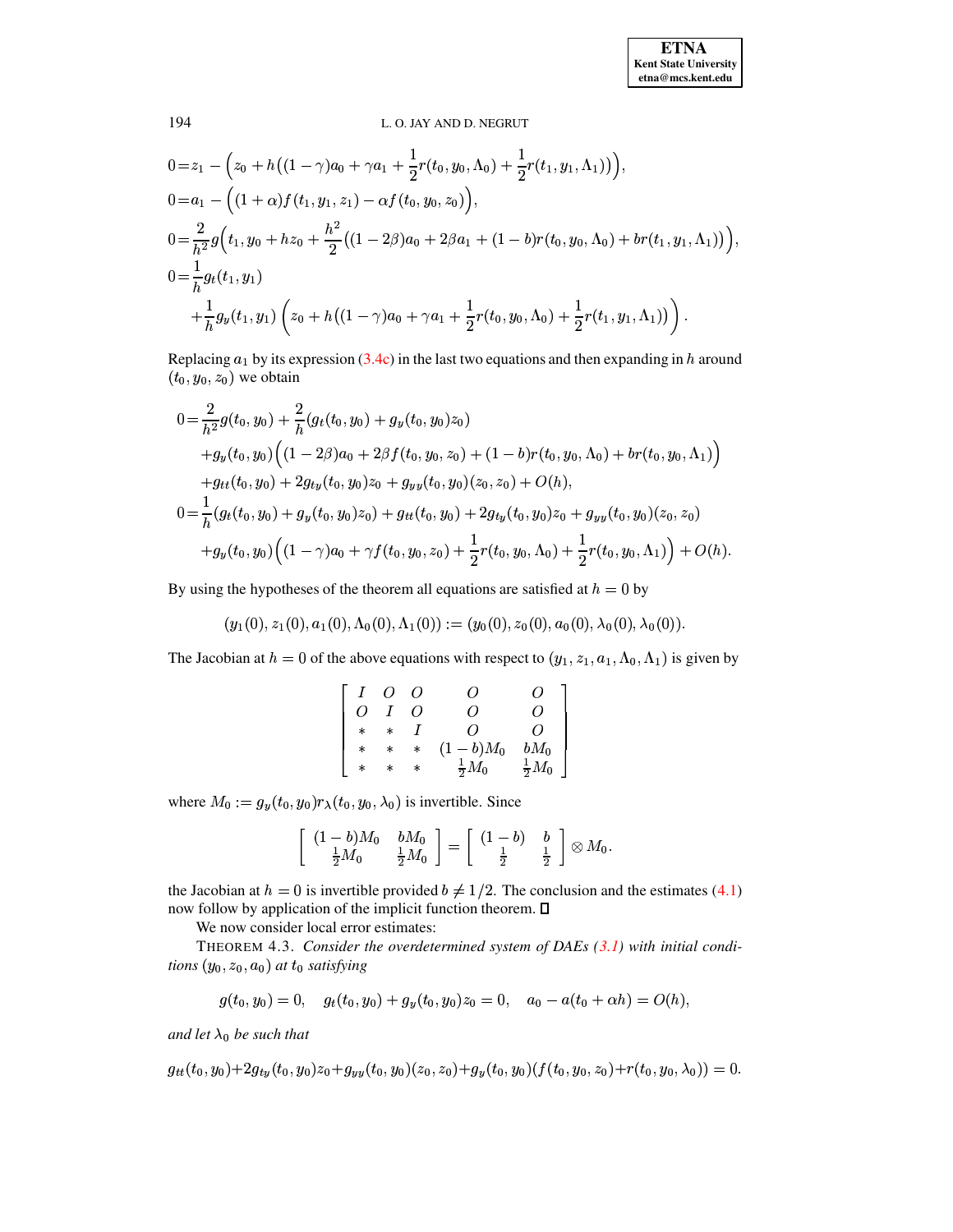195

Then for  $0 \leq h \leq h_0$  the numerical solution  $(y_1, z_1, a_1)$  at  $t_1 = t_0 + h$  to the system of equations  $(3.4)$  satisfies

<span id="page-5-2"></span>
$$
(4.2) \t y_1 - y(t_1) = O(h^3), \t z_1 - z(t_1) = O(h^2), \t a_1 - a(t_1 + \alpha h) = O(h^2),
$$

where  $(y(t), z(t))$  is the exact solution to (3.1) at t passing through  $(y_0, z_0)$  at  $t_0$ . If in addition we assume that

<span id="page-5-1"></span>(4.3) 
$$
a_0 - a(t_0 + \alpha h) = O(h^2)
$$

then

$$
(4.4) \t\t\t z_1 - z(t_1) = O(h^3).
$$

<span id="page-5-0"></span>*Proof.* The Taylor series of the exact solution  $(y(t), z(t))$  at  $t_1 = t_0 + h$  satisfies

$$
y(t_1) = y_0 + h z_0 + \frac{h^2}{2} (f_0 + r_0) + O(h^3), \qquad z(t_1) = z_0 + h(f_0 + r_0) + O(h^2),
$$

where  $f_0 := f(t_0, y_0, z_0)$  and  $r_0 := r(t_0, y_0, \lambda_0)$ . We know from Theorem 4.1 that  $\Lambda_0(h)$  –  $\lambda_0 = O(h)$  and  $\Lambda_1(h) - \lambda_0 = O(h)$ . For the numerical solution  $(y_1, z_1)$  we have by direct application of the estimates  $(4.1)$  in the definition  $(3.4a)-(3.4b)$ 

$$
y_1 = y_0 + h z_0 + \frac{h^2}{2}(f_0 + r_0) + O(h^3),
$$
  $z_1 = z_0 + h(f_0 + r_0) + O(h^2).$ 

Hence, we obtain  $y_1 - y(t_1) = O(h^3)$  and  $z_1 - z(t_1) = O(h^2)$ . From (2.1) and (3.4c) for  $a_1$ we have

$$
a(t_1 + \alpha h) = f_0 + (1 + \alpha)h(f_{t0} + f_{y_0}z_0 + f_{z_0}(f_0 + r_0)) + O(h^2)
$$

and

$$
a_1 = f_0 + (1+\alpha)h(f_{t0} + f_{y_0}z_0 + f_{z_0}(f_0 + r_0)) + O(h^2).
$$

A direct consequence is the estimate  $a_1 - a(t_1 + \alpha h) = O(h^2)$ . It remains to show (4.4) when (4.3) holds. The condition  $a_0 - a(t_0 + \alpha h) = O(h^2)$  is equivalent to

$$
a_0 = f_0 + h\alpha (f_{t0} + f_{y_0}z_0 + f_{z0}(f_0 + r_0)) + O(h^2).
$$

The Taylor series of  $z(t_1)$  at  $t_0$  satisfies

$$
z(t_1) = z_0 + h(f_0 + r_0) + \frac{h^2}{2} (f_{t0} + f_{y_0}z_0 + f_{z_0}(f_0 + r_0) + r_{t0} + r_{y_0}z_0 + r_{\lambda_0}\lambda'_0) + O(h^3)
$$

where  $\lambda'_0$  corresponds to the expression (3.3) evaluated at  $(t_0, y_0, z_0, \lambda_0)$ . Since  $\gamma = 1/2 - \alpha$ we get

$$
\left(\frac{1}{2}+\alpha\right)a_0+\left(\frac{1}{2}-\alpha\right)a_1=f_0+\frac{h}{2}(f_{t0}+f_{y0}z_0+f_{z0}(f_0+r_0))+O(h^2).
$$

We also have

$$
R_0 = r_0 + hr_{\lambda 0} \Lambda_0'(0) + O(h^2), \qquad R_1 = r_0 + h(r_{t0} + r_{y0}z_0 + r_{\lambda 0} \Lambda_1'(0)) + O(h^2).
$$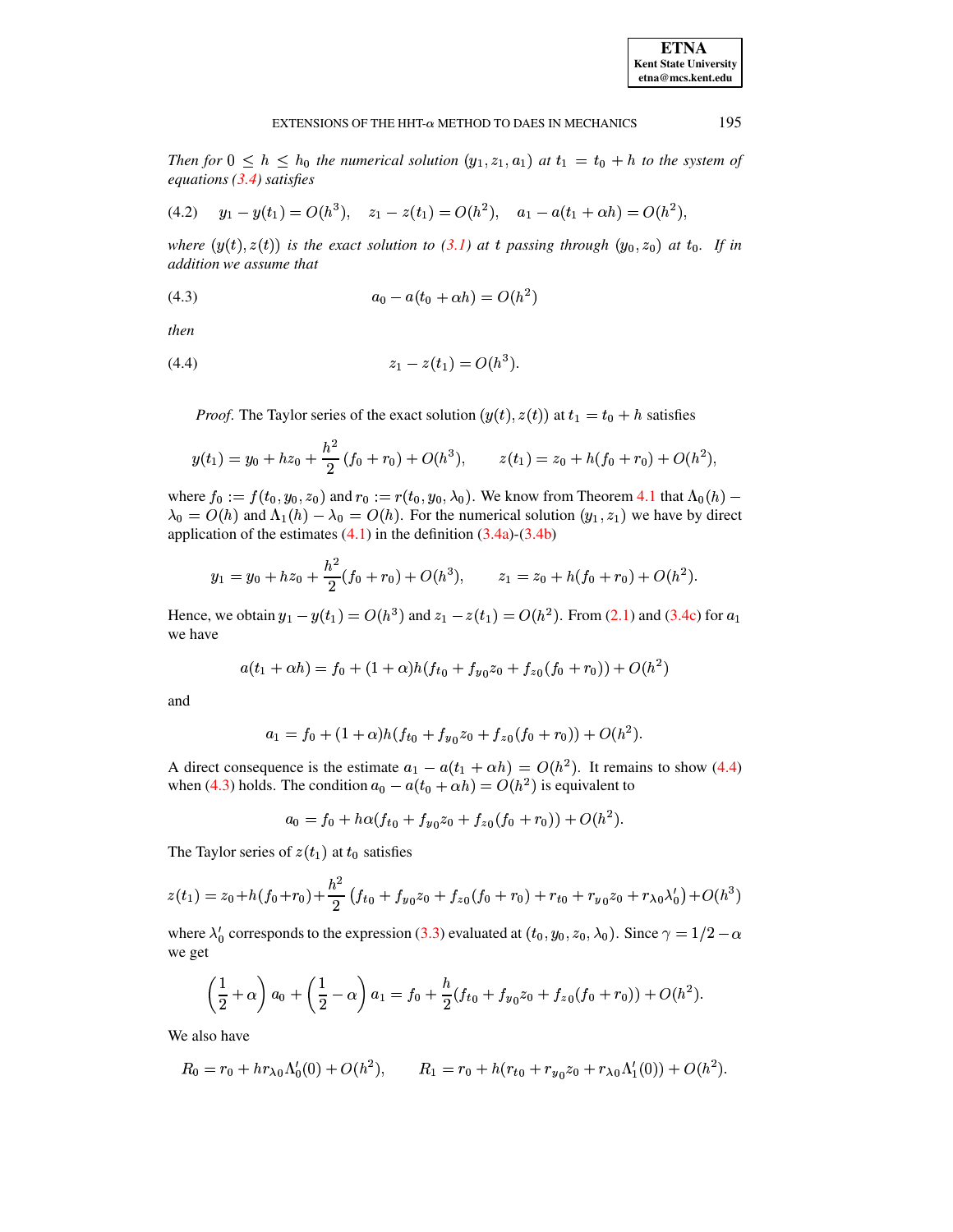Putting all previous estimates together we obtain

$$
z_1 = z_0 + h(f_0 + r_0) + \frac{h^2}{2} \Big( f_{t0} + f_{y_0} z_0 + f_{z_0} (f_0 + r_0) + r_{t0} + r_{y_0} z_0 + r_{\lambda 0} (\Lambda_0'(0) + \Lambda_1'(0)) \Big) + O(h^3).
$$

Thus, it remains to show that  $\Lambda'_0(0) + \Lambda'_1(0) = \lambda'_0$ . This expression can be obtained by expanding

<span id="page-6-0"></span>(4.5) 
$$
0 = \frac{1}{h^2} (g_t(t_1, y_1) + g_y(t_1, y_1) z_1)
$$

around  $(t_0, y_0, z_0, \lambda_0)$  into h-powers and then letting  $h \to 0$ . First, we write  $y_1 = y_0 + \delta$ with  $\delta := h z_0 + h^2/2(f_0 + r_0) + O(h^3) = O(h)$  and we expand in h and  $\delta$ 

$$
g_t(t_0 + h, y_0 + \delta) = g_{t_0} + g_{tt_0}h + g_{ty_0}\delta + \frac{1}{2}(g_{ttt_0}h^2 + 2g_{tty_0}h\delta + g_{tyy_0}(\delta, \delta)) + O(h^3),
$$
  

$$
g_y(t_0 + h, y_0 + \delta) = g_{y_0} + g_{ty_0}h + g_{yy_0}\delta + \frac{1}{2}(g_{tty_0}h^2 + 2g_{tyy_0}h\delta + g_{yyy_0}(\delta, \delta)) + O(h^3).
$$

Expanding (4.5) in h-powers, grouping the terms, and letting  $h \to 0$  we finally obtain

$$
0 = g_{ttt0} + 3g_{tty0}z_0 + 3g_{tyy0}(z_0, z_0) + g_{yyy0}(z_0, z_0, z_0) + 3g_{ty0}(f_0 + r_0)
$$
  
+
$$
3g_{yy0}(z_0, f_0 + r_0) + g_{y0}(f_{t0} + f_{y0}z_0 + f_{z0}(f_0 + r_0) + r_{t0} + r_{y0}z_0)
$$
  
+
$$
g_{y0}r_{\lambda0}(\Lambda_0^{\prime}(0) + \Lambda_1^{\prime}(0)).
$$

From (3.3) this leads to the desired result  $\Lambda'_0(0) + \Lambda'_1(0) = \lambda'_0$  and therefore  $z_1 - z(t_1) =$  $O(h^3)$ .  $\square$ 

To analyze the error propagation we introduce the projectors

$$
Q(t, y, \lambda) := r_{\lambda}(t, y, \lambda) (g_y(t, y) r_{\lambda}(t, y, \lambda))^{-1} g_y(t, y), \qquad P(t, y, \lambda) := I - Q(t, y, \lambda).
$$

They have the properties

$$
Q(t, y, \lambda) r_{\lambda}(t, y, \lambda) = r_{\lambda}(t, y, \lambda), \qquad g_y(t, y) Q(t, y, \lambda) = g_y(t, y),
$$
  
\n
$$
P(t, y, \lambda) r_{\lambda}(t, y, \lambda) = 0, \qquad g_y(t, y) P(t, y, \lambda) = 0.
$$

Before proving global convergence, we need to study changes in the numerical solution with respect to perturbations in consistent initial conditions:

THEOREM 4.4. Consider  $(\widetilde{y}_k, \widetilde{z}_k, \widetilde{a}_k)$   $(\widehat{y}_k, \widehat{z}_k, \widehat{a}_k)$  at  $t_k$  satisfying the constraints (3.1d) and (3.1e). Let  $\Delta y_k := \hat{y}_k - \tilde{y}_k$ ,  $\Delta z_k := \hat{z}_k - \tilde{z}_k$ ,  $\Delta a_k := \hat{a}_k - \tilde{a}_k$ , satisfying

<span id="page-6-1"></span>
$$
\Delta y_k = O(h), \quad \Delta z_k = O(h), \quad \Delta a_k = O(h),
$$

and let  $(\tilde{y}_{k+1}, \tilde{z}_{k+1}, \tilde{a}_{k+1})$  and  $(\hat{y}_{k+1}, \hat{z}_{k+1}, \hat{a}_{k+1})$  be the corresponding HHT- $\alpha$  solutions  $(3.4)$ . Then we have

$$
P_{k+1}\Delta y_{k+1} = P_k \Delta y_k + h P_k \Delta z_k + (1/2 - \beta) h^2 P_k \Delta a_k
$$
  
+  $O(h||P_k \Delta y_k|| + h^2||P_k \Delta z_k|| + h^3||\Delta a_k||),$   
 $h P_{k+1} \Delta z_{k+1} = h P_k \Delta z_k + (1 - \gamma) h^2 P_k \Delta a_k$   
+  $O(h^2||P_k \Delta y_k|| + h^2||P_k \Delta z_k|| + h^3||\Delta a_k||),$   
 $h^2 \Delta a_{k+1} = O(h^2||P_k \Delta y_k|| + h^2||P_k \Delta z_k|| + h^3||\Delta a_k||),$   
 $Q_{k+1} \Delta y_{k+1} = O(||P_{k+1} \Delta y_{k+1}||),$   
 $Q_{k+1} \Delta z_{k+1} = O(||P_{k+1} \Delta y_{k+1}|| + ||P_{k+1} \Delta z_{k+1}||),$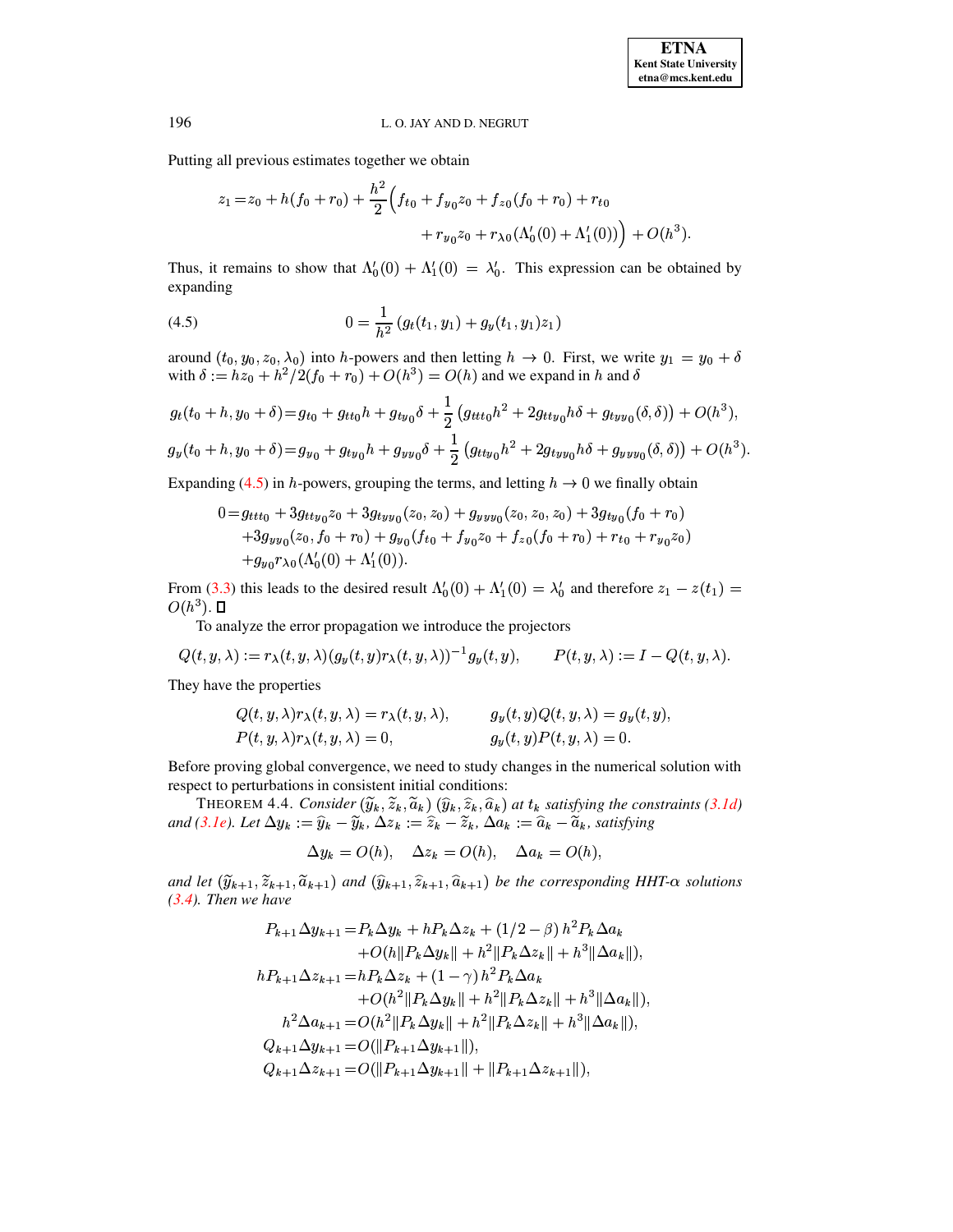| <b>ETNA</b>                  |
|------------------------------|
| <b>Kent State University</b> |
| etna@mcs.kent.edu            |

where  $P_k := P(t_k, \widetilde{y}_k, \lambda_k)$ ,  $P_{k+1} := P(t_{k+1}, \widetilde{y}_{k+1}, \lambda_{k+1})$ , and  $\lambda_k, \lambda_{k+1}$  are such that the *constraints* [\(3.2\)](#page-2-4) are satisfied for  $(\widetilde{y}_k, \widetilde{z}_k, \lambda_k)$  and  $(\widetilde{y}_{k+1}, \widetilde{z}_{k+1}, \lambda_{k+1})$  respectively.

*Proof.* Let  $\lambda_k$  be such that the constraints [\(3.2\)](#page-2-4) are satisfied for  $(\hat{y}_k, \hat{z}_k, \lambda_k)$  and satisfying  $\lambda_k - \lambda_k = O(h)$ . By Theorem [4.1](#page-3-3) we have

$$
\widetilde{y}_{k+1} - \widetilde{y}_k = O(h), \quad \widetilde{z}_{k+1} - \widetilde{z}_k = O(h), \quad \widetilde{a}_{k+1} - \widetilde{a}_k = O(h), \n\widetilde{\Lambda}_{k0} - \widetilde{\lambda}_k = O(h), \quad \widetilde{\Lambda}_{k1} - \widetilde{\lambda}_k = O(h), \n\widehat{y}_{k+1} - \widehat{y}_k = O(h), \quad \widehat{z}_{k+1} - \widehat{z}_k = O(h), \quad \widehat{a}_{k+1} - \widehat{a}_k = O(h), \n\widehat{\Lambda}_{k0} - \widehat{\lambda}_k = O(h), \quad \widehat{\Lambda}_{k1} - \widehat{\lambda}_k = O(h).
$$

Hence, we also have

$$
\Delta y_{k+1} = O(h), \quad \Delta z_{k+1} = O(h), \quad \Delta a_{k+1} = O(h), \quad \Delta \Lambda_{k0} = O(h), \quad \Delta \Lambda_{k1} = O(h),
$$

where  $\Delta\Lambda_{k0} := \Lambda_{k0} - \Lambda_{k0}$ , and  $\Delta\Lambda_{k1} := \Lambda_{k1} - \Lambda_{k1}$ . Substracting [\(3.4a](#page-2-5)bc) for  $(\hat{y}_{k+1}, \hat{z}_{k+1}, \hat{z}_{k+1})$  $\hat{a}_{k+1}$ ) from [\(3.4a](#page-2-5)bc) for  $(\widetilde{y}_{k+1}, \widetilde{z}_{k+1}, \widetilde{a}_{k+1})$  and linearizing around  $(t_k, \widetilde{y}_k, \widetilde{z}_k, \widetilde{a}_k)$  we obtain

<span id="page-7-0"></span>
$$
(4.6a) \quad \Delta y_{k+1} = \Delta y_k + h \Delta z_k + \frac{h^2}{2} ((1 - 2\beta) \Delta a_k + 2\beta \Delta a_{k+1})
$$
  
\n
$$
+ \frac{h^2}{2} ((1 - b)(r_{y,k} \Delta y_k + r_{\lambda,k} \Delta \Lambda_{k0}) + b(r_{y,k+1} \Delta y_{k+1} + r_{\lambda,k+1} \Delta \Lambda_{k1}))
$$
  
\n
$$
+ O(h^2 \|\Delta y_k\|^2 + h^2 \|\Delta y_{k+1}\|^2 + h^2 \|\Delta \Lambda_{k0}\|^2 + h^2 \|\Delta \Lambda_{k1}\|^2),
$$
  
\n
$$
(4.6b) \quad \Delta z_{k+1} = \Delta z_k + h ((1 - \gamma) \Delta a_k + \gamma \Delta a_{k+1})
$$
  
\n
$$
+ \frac{h}{2} (r_{y,k} \Delta y_k + r_{\lambda,k} \Delta \Lambda_{k0} + r_{y,k+1} \Delta y_{k+1} + r_{\lambda,k+1} \Delta \Lambda_{k1})
$$
  
\n
$$
+ O(h \|\Delta y_k\|^2 + h \|\Delta y_{k+1}\|^2 + h \|\Delta \Lambda_{k0}\|^2 + h \|\Delta \Lambda_{k1}\|^2),
$$
  
\n
$$
(4.6c) \quad \Delta a_{k+1} = (1 + \alpha) (f_{y,k+1} \Delta y_{k+1} + f_{z,k+1} \Delta z_{k+1}) - \alpha (f_{y,k} \Delta y_k + f_{z,k} \Delta z_k)
$$
  
\n
$$
+ O(\|\Delta y_k\|^2 + \|\Delta y_{k+1}\|^2 + \|\Delta z_k\|^2 + \|\Delta z_{k+1}\|^2)
$$
  
\n
$$
= O(\|\Delta y_k\| + \|\Delta y_{k+1}\| + \|\Delta z_k\| + \|\Delta z_{k+1}\|).
$$

From

<span id="page-7-2"></span> $\overline{a}$ 

$$
0 = g(t_{k+1}, \hat{y}_{k+1}), \qquad 0 = g(t_{k+1}, \tilde{y}_{k+1}),
$$

we obtain by linearization around  $(t_{k+1}, \widetilde{y}_{k+1})$ 

(4.7) 
$$
0 = g_{y,k+1} \Delta y_{k+1} + O(||\Delta y_{k+1}||^2).
$$

Introducing the expression [\(4.6a\)](#page-7-0) for  $\Delta y_{k+1}$  we get

<span id="page-7-1"></span>
$$
(4.8) \qquad -\frac{1}{2} \left( (1-b)g_{y,k+1}r_{\lambda,k}h^2 \Delta \Lambda_{k0} + bg_{y,k+1}r_{\lambda,k+1}h^2 \Delta \Lambda_{k1} \right)
$$
\n
$$
= g_{y,k+1} \Delta y_k + hg_{y,k+1} \Delta z_k
$$
\n
$$
+ \frac{h^2}{2} \left( (1-2\beta)g_{y,k+1} \Delta a_k + 2\beta g_{y,k+1} \Delta a_{k+1} \right)
$$
\n
$$
+ \frac{h^2}{2} \left( (1-b)g_{y,k+1}r_{y,k} \Delta y_k + bg_{y,k+1}r_{y,k+1} \Delta y_{k+1} \right)
$$
\n
$$
+ O(h^2 \|\Delta y_k\|^2 + \|\Delta y_{k+1}\|^2 + h^2 \|\Delta \Lambda_{k0}\|^2 + h^2 \|\Delta \Lambda_{k1}\|^2).
$$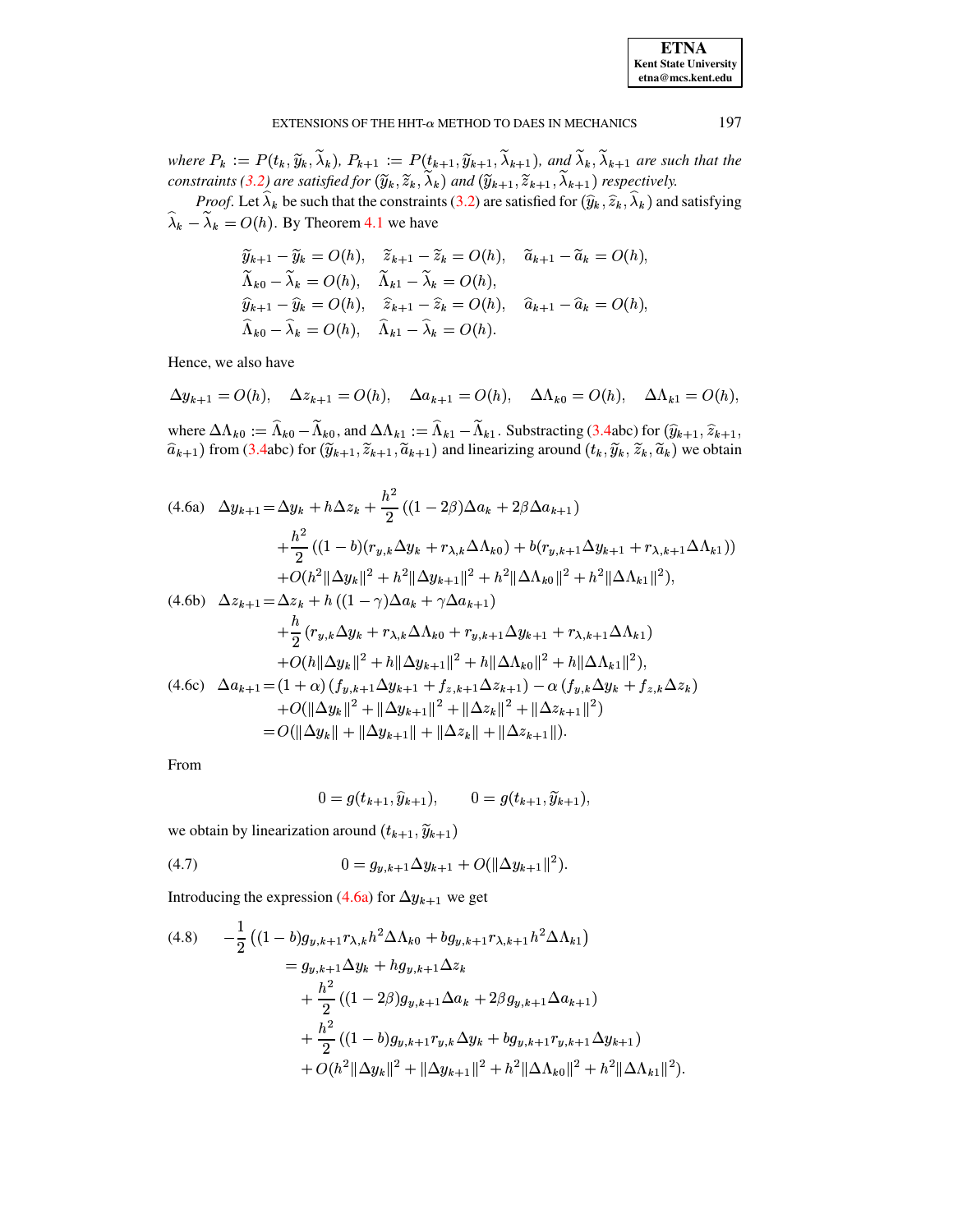From

$$
0 = g_t(t_{k+1}, \widehat{y}_{k+1}) + g_y(t_{k+1}, \widehat{y}_{k+1})\widehat{z}_{k+1}, \quad 0 = g_t(t_{k+1}, \widetilde{y}_{k+1}) + g_y(t_{k+1}, \widetilde{y}_{k+1})\widetilde{z}_{k+1},
$$

we obtain by linearization around  $(t_{k+1}, \widetilde{y}_{k+1}, \widetilde{z}_{k+1})$ 

<span id="page-8-3"></span>(4.9) 
$$
0 = g_{ty,k+1} \Delta y_{k+1} + g_{yy,k+1}(\tilde{z}_{k+1}, \Delta y_{k+1}) + g_{y,k+1} \Delta z_{k+1} + O(||\Delta y_{k+1}||^2 + ||\Delta z_{k+1}||^2).
$$

Introducing the expression for  $h\Delta z_{k+1}$  from [\(4.6b\)](#page-7-0) we get

<span id="page-8-0"></span>
$$
(4.10) \quad -\frac{1}{2} \left( g_{y,k+1} r_{\lambda,k} h^2 \Delta \Lambda_{k0} + g_{y,k+1} r_{\lambda,k+1} h^2 \Delta \Lambda_{k1} \right)
$$
  
\n
$$
= h g_{ty,k+1} \Delta y_{k+1} + h g_{yy,k+1} (\tilde{z}_{k+1}, \Delta y_{k+1}) + h g_{y,k+1} \Delta z_k
$$
  
\n
$$
+ h^2 ((1 - \gamma) g_{y,k+1} \Delta a_k + \gamma g_{y,k+1} \Delta a_{k+1})
$$
  
\n
$$
+ \frac{h^2}{2} (g_{y,k+1} r_{y,k} \Delta y_k + g_{y,k+1} r_{y,k+1} \Delta y_{k+1})
$$
  
\n
$$
+ O(h^2 || \Delta y_k ||^2 + h || \Delta y_{k+1} ||^2 + h || \Delta z_{k+1} ||^2 + h^2 || \Delta \Lambda_{k0} ||^2 + h^2 || \Delta \Lambda_{k1} ||^2).
$$

Since by assumption  $0 = g(t_k, \hat{y}_k)$  and  $0 = g(t_k, \tilde{y}_k)$  we obtain by linearization around  $\langle \cdot w, \sigma w \rangle$ 

(4.11) 
$$
0 = g_{y,k} \Delta y_k + O(||\Delta y_k||^2).
$$

Therefore, we can estimate the term  $g_{y, k+1} \Delta y_k$  in [\(4.8\)](#page-7-1) by

<span id="page-8-2"></span>
$$
g_{y,k+1}\Delta y_k = g_{y,k}\Delta y_k + O(h||\Delta y_k||) = O(h||\Delta y_k|| + ||\Delta y_k||^2).
$$

We can also estimate the term  $g_{y, k+1} \Delta z_k$  in [\(4.8\)](#page-7-1) and [\(4.10\)](#page-8-0) by

$$
g_{y,k+1}\Delta z_k = g_{y,k}Q_k\Delta z_k + O(h||\Delta z_k||).
$$

We also have in  $(4.8)$  and  $(4.10)$ 

$$
g_{y,k+1}\Delta a_k = g_{y,k}Q_k\Delta a_k + O(h\|\Delta a_k\|),
$$
  $g_{y,k+1}\Delta a_{k+1} = g_{y,k+1}Q_{k+1}\Delta a_{k+1}.$ 

For  $b \neq 1/2$  and h sufficiently small the matrix

<span id="page-8-1"></span>
$$
\left[\begin{array}{cc}(1-b)g_{y,k+1}r_{\lambda,k} & bg_{y,k+1}r_{\lambda,k+1}\\ g_{y,k+1}r_{\lambda,k} & g_{y,k+1}r_{\lambda,k+1}\end{array}\right]
$$

is invertible and has a bounded inverse. Therefore, from  $(4.8)$  and  $(4.10)$  we obtain the following estimates for  $h^2 \|\Delta \Lambda_{k0}\|$  and  $h^2 \|\Delta \Lambda_{k1}\|$ ,

$$
(4.12a) \quad h^2 \|\Delta \Lambda_{k0}\| = O\Big(h\|\Delta y_k\| + \|\Delta y_k\|^2 + h\|\Delta y_{k+1}\| + \|\Delta y_{k+1}\|^2 + h\|Q_k \Delta z_k\| + h^2 \|\Delta z_k\| + h\|\Delta z_{k+1}\|^2 + h^2 \|Q_k \Delta a_k\| + h^3 \|P_k \Delta a_k\| + h^2 \|Q_{k+1} \Delta a_{k+1}\| + h^2 \|\Delta \Lambda_{k0}\|^2 + h^2 \|\Delta \Lambda_{k1}\|^2 \Big),
$$
  
(4.12b) 
$$
h^2 \|\Delta \Lambda_{k1}\| = O\Big(h\|\Delta y_k\| + \|\Delta y_k\|^2 + h\|\Delta y_{k+1}\| + \|\Delta y_{k+1}\|^2 + h\|Q_k \Delta z_k\| + h^2 \|\Delta z_k\| + h\|\Delta z_{k+1}\|^2 + h^2 \|Q_k \Delta a_k\| + h^3 \|P_k \Delta a_k\| + h^2 \|Q_{k+1} \Delta a_{k+1}\| + h^2 \|\Delta \Lambda_{k0}\|^2 + h^2 \|\Delta \Lambda_{k1}\|^2 \Big).
$$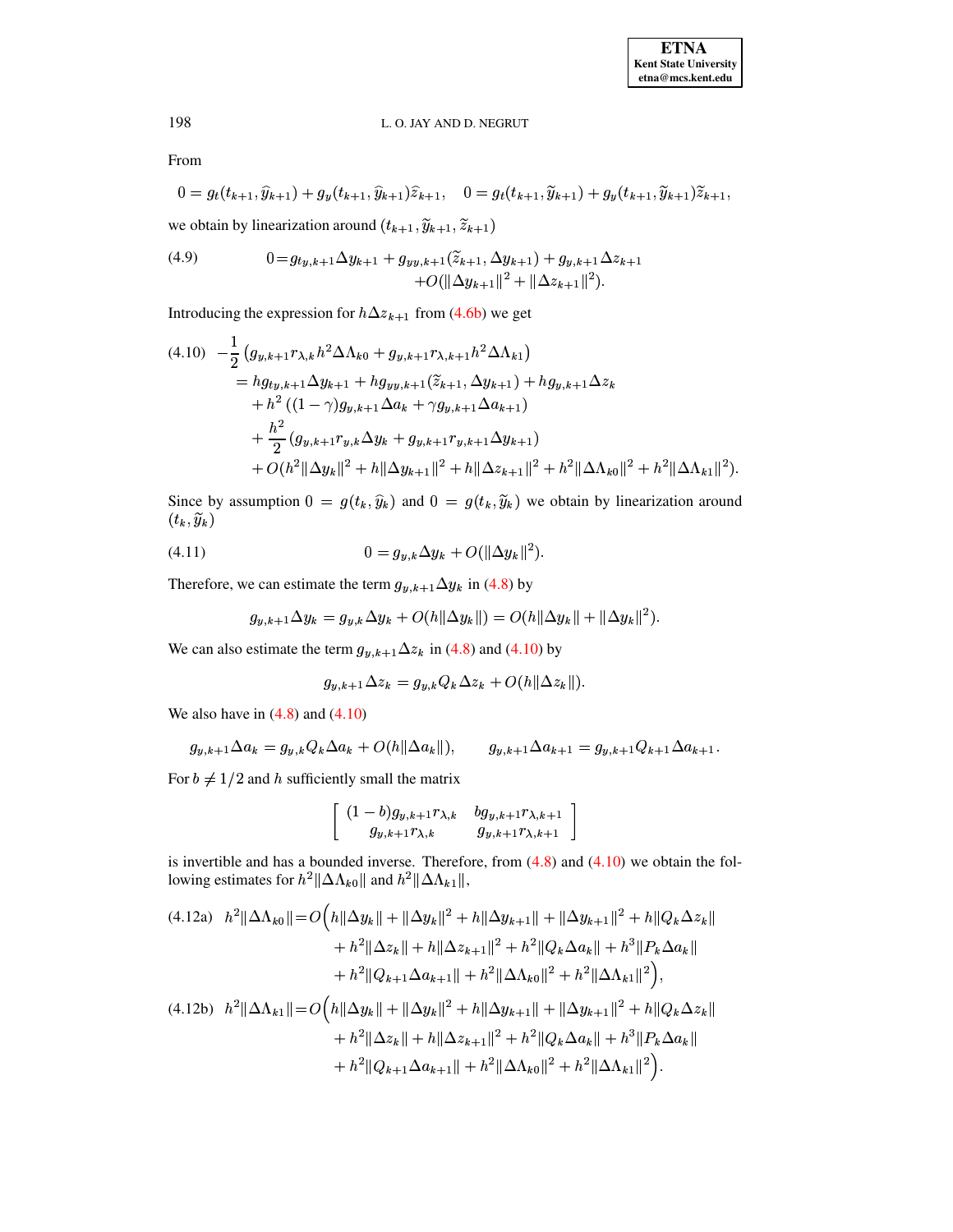# <span id="page-9-1"></span>EXTENSIONS OF THE HHT- $\alpha$  method to daes in mechanics 199

Multiplying [\(4.6a\)](#page-7-0) and [\(4.6b\)](#page-7-0) from the left by  $P_{k+1}$  and  $hP_{k+1}$  respectively, using  $P_{k+1}r_{\lambda,k} = O(h), P_{k+1}r_{\lambda,k+1} = 0$ , we get

$$
(4.13a) P_{k+1} \Delta y_{k+1} = P_k \Delta y_k + h P_k \Delta z_k + \frac{h^2}{2} ((1 - 2\beta) P_k \Delta a_k + 2\beta P_{k+1} \Delta a_{k+1})
$$
  
+  $O(h||\Delta y_k|| + h^2||\Delta y_{k+1}|| + h^2||\Delta z_k|| + h^3||\Delta a_k|| + h^3||\Delta \Lambda_{k0}||$   
+  $h^2||\Delta y_k||^2 + h^2||\Delta y_{k+1}||^2 + h^2||\Delta \Lambda_{k0}||^2 + h^2||\Delta \Lambda_{k1}||^2),$   
(4.13b)  $hP_{k+1} \Delta z_{k+1} = hP_k \Delta z_k + h^2 ((1 - \gamma) P_k \Delta a_k + \gamma P_{k+1} \Delta a_{k+1})$   
+  $O(h^2||\Delta y_k|| + h^2||\Delta y_{k+1}|| + h^2||\Delta z_k|| + h^3||\Delta a_k|| + h^3||\Delta \Lambda_{k0}||$   
+  $h^2||\Delta y_k||^2 + h^2||\Delta y_{k+1}||^2 + h^2||\Delta \Lambda_{k0}||^2 + h^2||\Delta \Lambda_{k1}||^2).$ 

Inserting the estimates  $(4.12)$  and  $(4.6c)$  into  $(4.13)$  we obtain

$$
(4.14a) \quad P_{k+1}\Delta y_{k+1} = P_k\Delta y_k + hP_k\Delta z_k + (1/2 - \beta)h^2 P_k\Delta a_k
$$
  
+  $O(h||\Delta y_k|| + h^2||\Delta y_{k+1}|| + h^2||\Delta z_k|| + h^2||\Delta z_{k+1}|| + h^3||\Delta a_k||),$   
(4.14b)  $hP_{k+1}\Delta z_{k+1} = hP_k\Delta z_k + h^2(1-\gamma)P_k\Delta a_k$   
+  $O(h^2||\Delta y_k|| + h^2||\Delta y_{k+1}|| + h^2||\Delta z_k|| + h^2||\Delta z_{k+1}|| + h^3||\Delta a_k||).$ 

From  $(4.7)$  we have

<span id="page-9-6"></span>
$$
Q_{k+1} \Delta y_{k+1} = O(||\Delta y_{k+1}||^2).
$$

Thus,

<span id="page-9-2"></span>
$$
\Delta y_{k+1} = P_{k+1} \Delta y_{k+1} + Q_{k+1} \Delta y_{k+1} = P_{k+1} \Delta y_{k+1} + O(\|\Delta y_{k+1}\|^2)
$$
  
(4.15) 
$$
= P_{k+1} \Delta y_{k+1} + O(\|P_{k+1} \Delta y_{k+1}\|^2) = P_{k+1} \Delta y_{k+1} + O(h\|P_{k+1} \Delta y_{k+1}\|).
$$

Similarly, from [\(4.11\)](#page-8-2) we have

<span id="page-9-3"></span>
$$
(4.16) \qquad \qquad \Delta y_k = P_k \Delta y_k + O(h||P_k \Delta y_k||).
$$

From  $(4.9)$  we have

$$
Q_{k+1} \Delta z_{k+1} = O(||\Delta y_{k+1}|| + h||\Delta z_{k+1}||) = O(||P_{k+1} \Delta y_{k+1}|| + h||\Delta z_{k+1}||).
$$

Therefore,

<span id="page-9-4"></span>
$$
\Delta z_{k+1} = P_{k+1} \Delta z_{k+1} + Q_k \Delta z_{k+1} = P_{k+1} \Delta z_{k+1} + O(||\Delta y_{k+1}|| + h||\Delta z_{k+1}||)
$$
  
(4.17) 
$$
= P_{k+1} \Delta z_{k+1} + O(||P_{k+1} \Delta y_{k+1}|| + h||P_{k+1} \Delta z_{k+1}||).
$$

Similarly, from  $0 = g_t(t_k, \hat{y}_k) + g_y(t_k, \hat{y}_k)\hat{z}_k$  and  $0 = g_t(t_k, \tilde{y}_k) + g_y(t_k, \tilde{y}_k)\tilde{z}_k$  we have

<span id="page-9-5"></span>
$$
(4.18) \qquad \Delta z_k = P_k \Delta z_k + O(||P_k \Delta y_k|| + h||P_k \Delta z_k||).
$$

Taking into account the above estimates  $(4.15)-(4.16)-(4.17)-(4.18)$  $(4.15)-(4.16)-(4.17)-(4.18)$  $(4.15)-(4.16)-(4.17)-(4.18)$  $(4.15)-(4.16)-(4.17)-(4.18)$  $(4.15)-(4.16)-(4.17)-(4.18)$  $(4.15)-(4.16)-(4.17)-(4.18)$  $(4.15)-(4.16)-(4.17)-(4.18)$  into  $(4.14)$  finally leads to the desired result.

Global convergence of the HHT- $\alpha$  method [\(3.4\)](#page-2-5) can now be proved:

THEOREM 4.5. *Consider the overdetermined system of DAEs [\(3.1\)](#page-2-2) with initial conditions*  $(y_0, z_0)$  *at*  $t_0$  *and*  $a_0$  *satisfying* 

<span id="page-9-0"></span>
$$
g(t_0,y_0)=0,\quad g_t(t_0,y_0)+g_y(t_0,y_0)z_0=0,\quad a_0-a(t_0+\alpha h)=O(h).
$$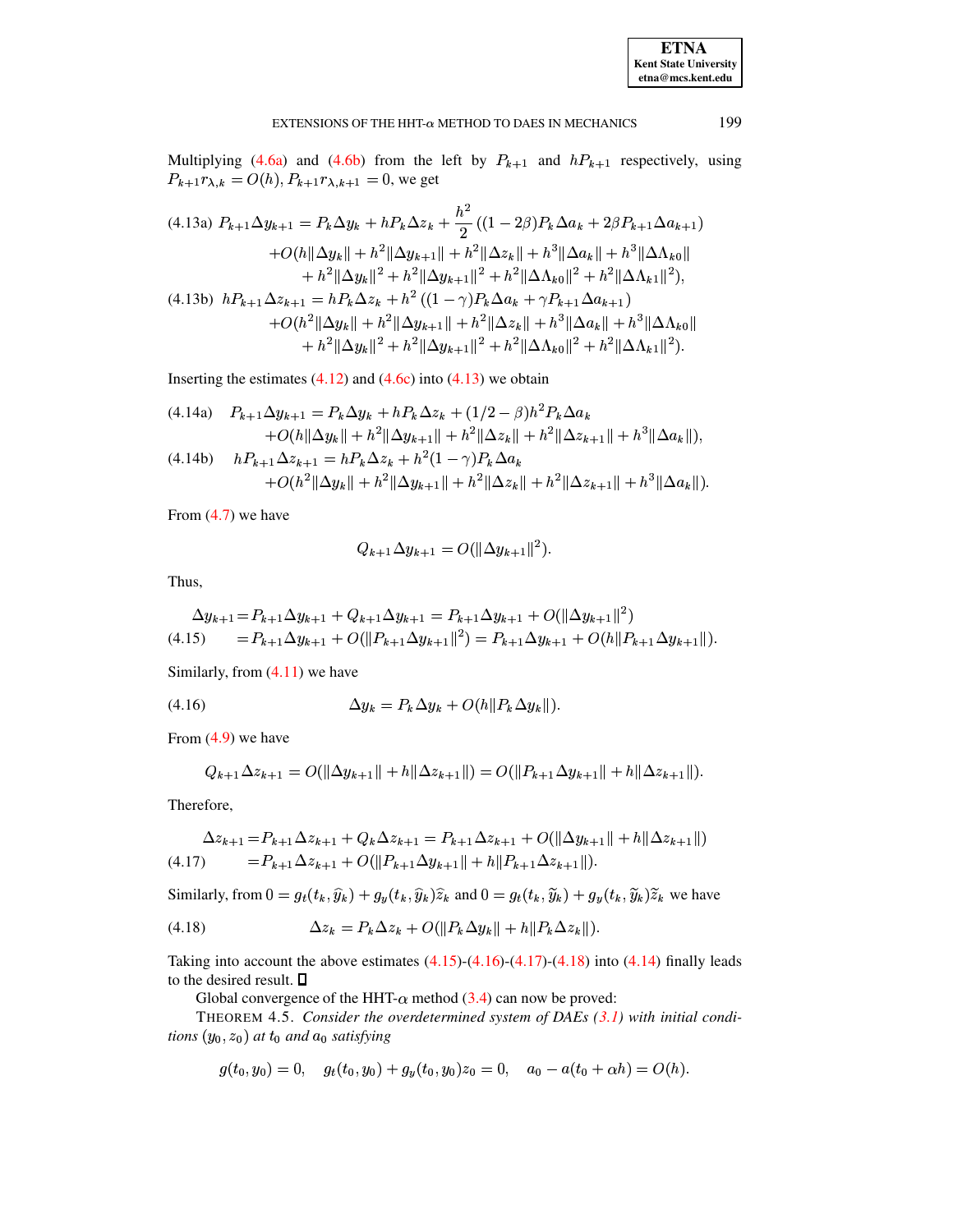Then the HHT- $\alpha$  solution  $(y_n, z_n, a_n)$  to the system of equations (3.4) satisfies for  $0 \leq h \leq h_0$ and  $t_n - t_0 = nh \leq Const$ 

$$
y_n - y(t_n) = O(h^2), \quad z_n - z(t_n) = O(h^2), \quad a_n - a(t_n + \alpha h) = O(h^2) \ (n \ge 1),
$$

where  $(y(t), z(t))$  is the exact solution to (3.1) at t passing through  $(y_0, z_0)$  at  $t_0$  and  $a(t)$  is given by  $(3.1c)$ .

*Proof.* We consider two neighboring HHT- $\alpha$  approximations  $(y_k^{k_1}, z_k^{k_1}, a_k^{k_1})_{k=k_1}^n$ ,  $(y_k^{k_1-1}, z_k^{k_1-1}, a_k^{k_1-1})_{k=k_1}^n$  with  $k_1 = 1, ..., n$  and we denote their difference by  $\Delta y_k :=$ <br>  $y_k^{k_1} - y_k^{k_1-1}, \Delta z_k := z_k^{k_1} - z_k^{k_1-1}, \Delta a_k := a_k^{k_1} - a_k^{k_1-1}$ . We assume that  $\Delta y_k = O(h)$ ,<br>  $\Delta z_k = O(h)$ ,  $\Delta a_k = O(h)$ . These For  $k = k_1$ ,  $\Delta y_{k_1}$ ,  $\Delta z_{k_1}$ ,  $\Delta a_{k_1}$  are just the local error (4.2) of the HHT- $\alpha$  method (3.4) with  $(y_{k_1}^{k_1}, z_{k_1}^{k_1})$  being the exact solution passing through  $(y_{k_1-1}^{k_1-1}, z_{k_1-1}^{k_1-1})$  and  $(y_{k_$ tions satisfy the constraints  $(3.1d)$ - $(3.1e)$  and we get by application of Theorem 4.4 for  $k = k_1, \ldots, n-1$ 

$$
P_{k+1}\Delta y_{k+1} = P_k \Delta y_k + h P_k \Delta z_k + (1/2 - \beta) h^2 P_k \Delta a_k + O(h||P_k \Delta y_k|| + h^2||P_k \Delta z_k|| + h^3||P_k \Delta a_k|| + h^3||Q_k \Delta a_k||),
$$
  

$$
P_{k+1}\Delta z_{k+1} = P_k \Delta z_k + (1 - \gamma) h P_k \Delta a_k + O(h||P_k \Delta y_k|| + h||P_k \Delta z_k|| + h^2||P_k \Delta a_k|| + h^2||Q_k \Delta a_k||),
$$
  

$$
h P_{k+1} \Delta a_{k+1} = O(h||P_k \Delta y_k|| + h||P_k \Delta z_k|| + h^2||P_k \Delta a_k|| + h^2||Q_k \Delta a_k||),
$$
  

$$
h Q_{k+1} \Delta a_{k+1} = O(h||P_k \Delta y_k|| + h||P_k \Delta z_k|| + h^2||P_k \Delta a_k|| + h^2||Q_k \Delta a_k||).
$$

Taking a norm of these expressions leads to the estimates

$$
\begin{bmatrix}\n||P_{k+1}\Delta y_{k+1}|| \\
||P_{k+1}\Delta z_{k+1}|| \\
||P_{k+1}\Delta a_{k+1}|| \\
||Q_{k+1}\Delta a_{k+1}||\n\end{bmatrix} \leq M \begin{bmatrix} ||P_k \Delta y_k|| \\
||P_k \Delta z_k|| \\
||P_k \Delta a_k|| \\
||Q_k \Delta a_k||\n\end{bmatrix}
$$

with matrix

$$
M:=\left[\begin{array}{cccc} 1+O(h) & h+O(h^2) & h|\frac{1}{2}-\beta|+O(h^2) & O(h^2) \\ O(h) & 1+O(h) & |1-\gamma|+O(h) & O(h) \\ O(h) & O(h) & O(h) & O(h) \\ O(h) & O(h) & O(h) & O(h) \end{array}\right].
$$

Defining the matrix

$$
T:=\left[\begin{array}{cccc} 1 & 0 & 0 & 0 \\ 0 & 1 & -|1-\gamma| & 0 \\ 0 & 0 & 1 & 0 \\ 0 & 0 & 0 & 1 \end{array}\right],
$$

we can first transform the matrix  $M$  by a similarity transformation to the form

$$
N:=T^{-1}MT=\left[\begin{array}{cccc}1+O(h)&h+O(h^2)&h(|\frac{1}{2}-\beta|-|1-\gamma|)+O(h^2)&O(h^2)\\O(h)&1+O(h)&O(h)&O(h)&O(h)\\O(h)&O(h)&O(h)&O(h)&O(h)\\O(h)&O(h)&O(h)&O(h)\end{array}\right]
$$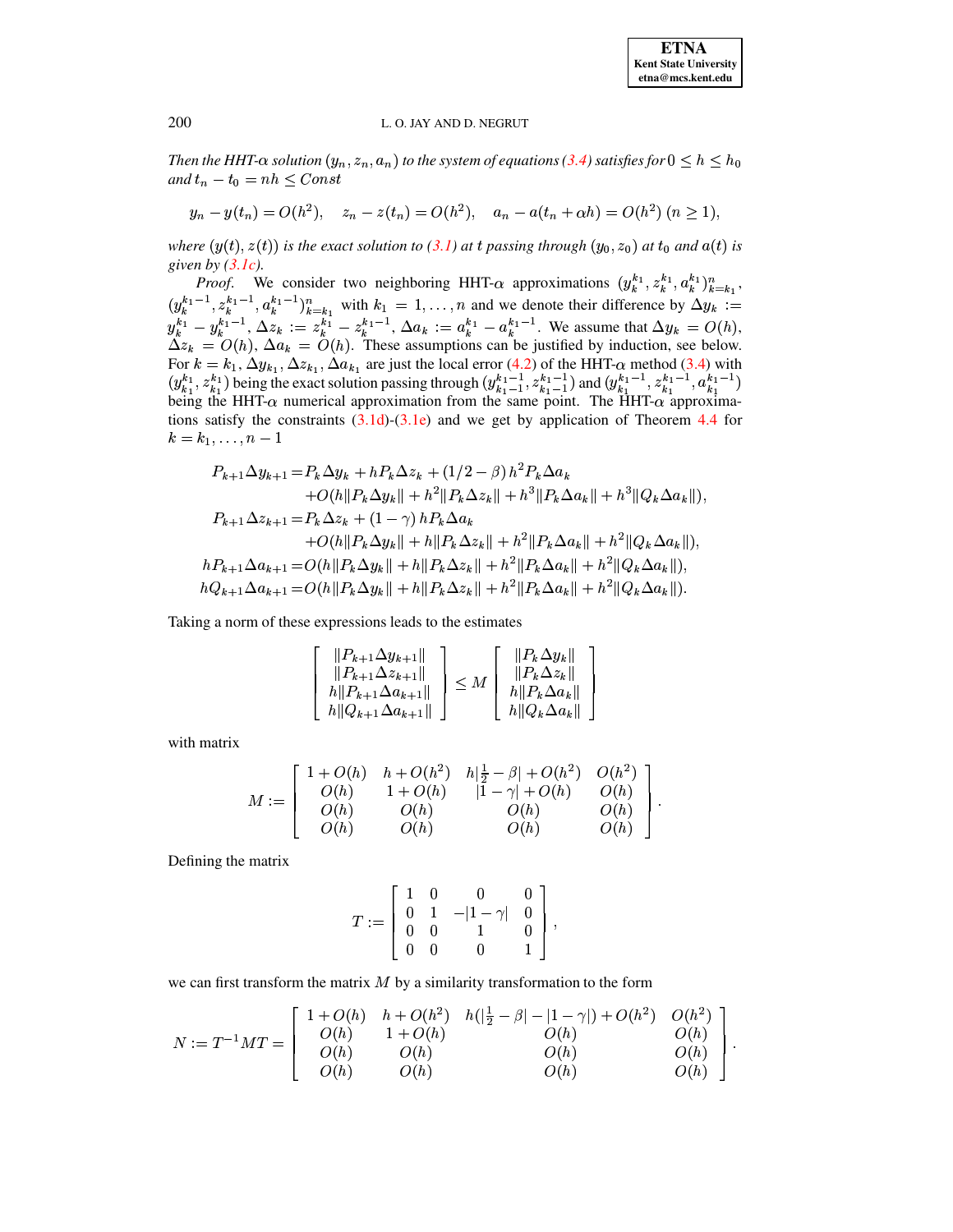For the matrix N there is a first linear invariant subspace  $V_{12} \subset \mathbb{R}^4$  associated to the two eigenvalues  $\mu_1 = 1 + O(h)$  and  $\mu_2 = 1 + O(h)$ . This subspace  $V_{12}$  is of the form  $V_{12}$  $\text{span}(e_1 + O(h), e_2 + O(h))$  where  $e_1 := (1, 0, 0, 0)^T \in \mathbb{R}^4$  and  $e_2 := (0, 1, 0, 0)^T \in \mathbb{R}^4$ . For the matrix N there is also a second linear invariant subspace  $V_{34} \subset \mathbb{R}^4$  associated to the two eigenvalues  $\mu_3 = 0 + O(h)$  and  $\mu_4 = 0 + O(h)$ . This subspace  $V_{34}$  is of the form  $V_{34} =$  $span(e_3 + O(h), e_4 + O(h))$  where  $e_3 := (0,0,1,0)^T \in \mathbb{R}^4$  and  $e_4 := (0,0,0,1)^T \in \mathbb{R}^4$ . Therefore, there is a transformation  $V = I + O(h)$  with inverse  $V^{-1} = I + O(h)$  such that  $NV = VB$  with B block-diagonal, i.e.,

$$
B := V^{-1}NV = \begin{bmatrix} 1+O(h) & O(h) & 0 & 0 \\ O(h) & 1+O(h) & 0 & 0 \\ 0 & 0 & O(h) & O(h) \\ 0 & 0 & O(h) & O(h) \end{bmatrix}.
$$

For  $2 \le m \le n$ , from  $mh \le nh \le Const$  we obtain

$$
M^m = TVB^mV^{-1}T^{-1} = \left[\begin{array}{cccc} O(1) & O(1) & O(1) & O(h) \\ O(1) & O(1) & O(1) & O(h) \\ O(h) & O(h) & O(h) & O(h^2) \\ O(h) & O(h) & O(h) & O(h^2) \end{array}\right],
$$

giving

$$
\begin{bmatrix}\n||P_n \Delta y_n|| \\
||P_n \Delta z_n|| \\
||P_n \Delta a_n|| \\
||Q_n \Delta a_n||\n\end{bmatrix} \leq \begin{bmatrix}\nO(1) & O(1) & O(1) & O(h) \\
O(1) & O(1) & O(h) & O(h) \\
O(h) & O(h) & O(h) & O(h^2) \\
O(h) & O(h) & O(h) & O(h^2)\n\end{bmatrix} \begin{bmatrix}\n||P_{n-m} \Delta y_{n-m}|| \\
||P_{n-m} \Delta z_{n-m}|| \\
||P_{n-m} \Delta a_{n-m}|| \\
||P_{n-m} \Delta a_{n-m}||\n\end{bmatrix}
$$

By Theorem 4.4 we have

$$
Q_k \Delta y_k = O(||P_k \Delta y_k||), \qquad Q_k \Delta z_k = O(||P_k \Delta y_k|| + ||P_k \Delta z_k||).
$$

Hence since  $\Delta y_k = P_k \Delta y_k + Q_k \Delta y_k$  and  $\Delta z_k = P_k \Delta z_k + Q_k \Delta z_k$ , we get

<span id="page-11-0"></span>
$$
(4.19) \qquad \begin{bmatrix} \|\Delta y_n\| \\ \|\Delta z_n\| \\ \|\Delta a_n\| \end{bmatrix} \le C \begin{bmatrix} \|\Delta y_{n-m}\| + \|\Delta z_{n-m}\| + h\|\Delta a_{n-m}\| \\ \|\Delta y_{n-m}\| + \|\Delta z_{n-m}\| + h\|\Delta a_{n-m}\| \\ \|\Delta y_{n-m}\| + \|\Delta z_{n-m}\| + h\|\Delta a_{n-m}\| \end{bmatrix}
$$

First, we consider the HHT- $\alpha$  solution using the exact value  $a(t_0 + \alpha h)$ . We denote it by  $(\overline{y}_k, \overline{z}_k, \overline{a}_k)_{k=0}^n$ . For  $k = 0$  we have  $\overline{y}_0 = y_0, \overline{z}_0 = z_0$ , and  $\overline{a}_0 = a(t_0 + \alpha h)$ . Taking  $m := k_1$  in (4.19) leads to

$$
\|\Delta y_n\| \le c_y h^3, \qquad \|\Delta z_n\| \le c_z h^3, \qquad \|\Delta a_n\| \le c_a h^3.
$$

The assumptions  $\Delta y_k = O(h)$ ,  $\Delta z_k = O(h)$ ,  $\Delta a_k = O(h)$  are thus justified by induction on  $k$ . Summing up these estimates we obtain

$$
||y(t_n) - \overline{y}_n|| \le \sum_{k_1=1}^n ||y_n^{k_1} - y_n^{k_1-1}|| \le c_ynh^3 \le C_yh^2,
$$
  

$$
||z(t_n) - \overline{z}_n|| \le \sum_{k_1=1}^n ||z_n^{k_1} - z_n^{k_1-1}|| \le c_znh^3 \le C_zh^2,
$$
  

$$
||a(t_n + \alpha h) - \overline{a}_n|| \le \sum_{k_1=1}^n ||a_n^{k_1} - a_n^{k_1-1}|| \le c_anh^3 \le C_ah^2.
$$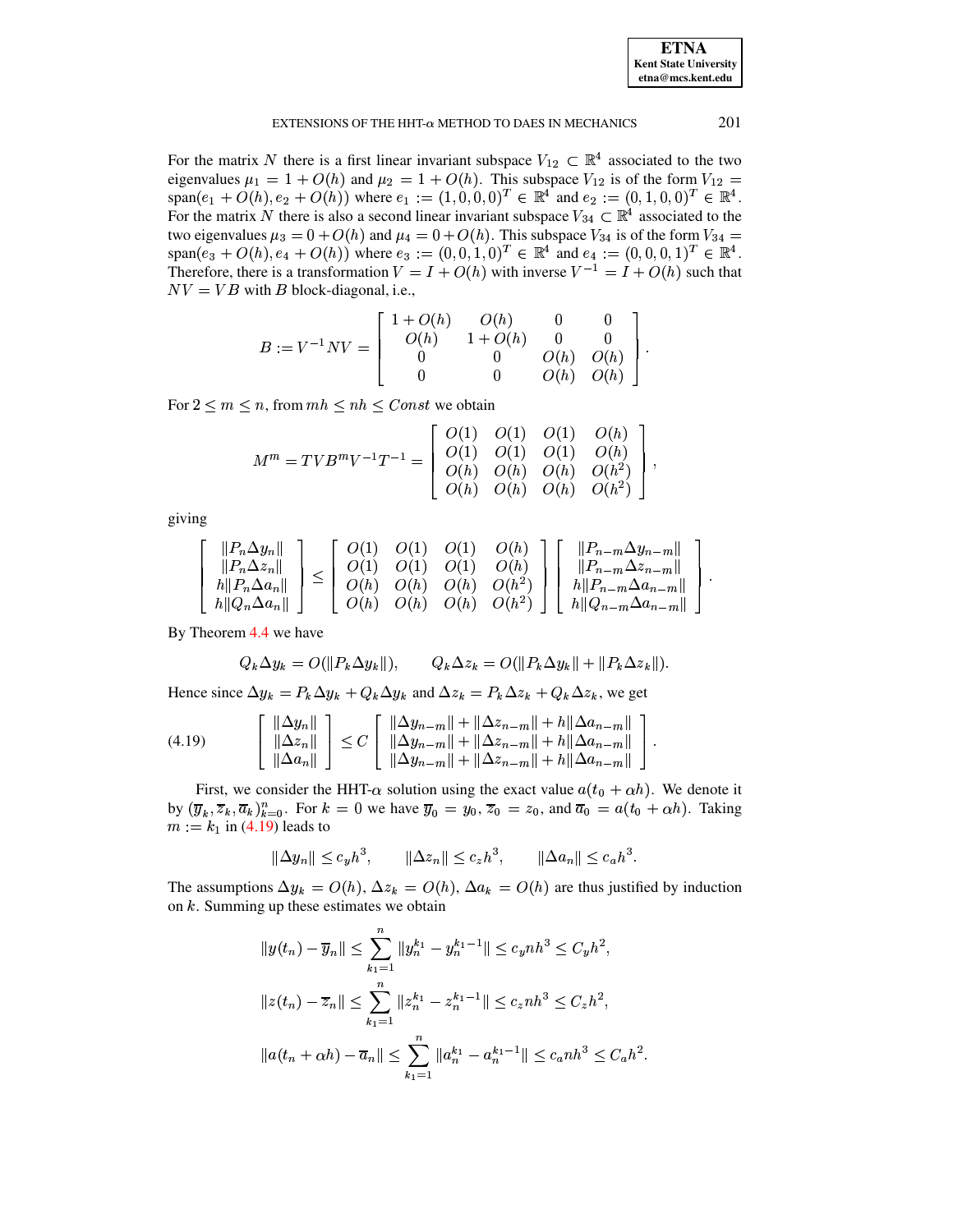Now, suppose that  $a_0$  satisfies  $a_0 = a(t_0 + \alpha h) + O(h)$ . We denote the corresponding HHT- $\alpha$  solution using this approximate value of  $a_0$  by  $(y_k, z_k, a_k)_{k=0}^n$ . We want to estimate  $||y_n - \overline{y}_n||, ||z_n - \overline{z}_n||$ , and  $||a_n - \overline{a}_n||$ . Using (4.19) for  $m = n$ , since  $\overline{y}_0 = y_0$  and  $\overline{z}_0 = z_0$ , we simply obtain

$$
\begin{bmatrix}\n||y_n - \overline{y}_n|| \\
||z_n - \overline{z}_n|| \\
||a_n - \overline{a}_n||\n\end{bmatrix} \le C \begin{bmatrix}\nh ||a_0 - \overline{a}_0|| \\
|h ||a_0 - \overline{a}_0|| \\
|h ||a_0 - \overline{a}_0||\n\end{bmatrix} = O(h^2)
$$

since  $a_0 - \overline{a}_0 = a_0 - a(t_0 + \alpha h) = O(h)$ . The assumptions  $y_k - \overline{y}_k = O(h)$ ,  $z_k - \overline{z}_k = O(h)$ ,  $a_k - \overline{a}_k = O(h)$  are also justified by induction on k. By combining the above estimates we finally we get the desired result

$$
||y_n - y(t_n)|| = ||y_n - \overline{y}_n|| + ||\overline{y}_n - y(t_n)|| = O(h^2),
$$
  
\n
$$
||z_n - z(t_n)|| = ||z_n - \overline{z}_n|| + ||\overline{z}_n - z(t_n)|| = O(h^2),
$$
  
\n
$$
||a_n - a(t_n + \alpha h)|| = ||a_n - \overline{a}_n|| + ||\overline{a}_n - a(t_n + \alpha h)|| = O(h^2).
$$

<span id="page-12-0"></span>Remark that the proof of this Theorem remains valid with variable stepsize provided the values  $a_k$  are corrected for example by (2.3).  $\Box$ 



<span id="page-12-1"></span>FIG. 5.1. Global errors  $||y_n - y(t_n)||_2$  ( $\square$ ),  $||z_n - z(t_n)||_2$  ( $\circ$ ),  $||a_n - a(t_n + \alpha h)||_2$  ( $\times$ ) for first test problem at  $t_n = 1$  and the extended HHT- $\alpha$  method  $(\alpha = -0.15, b = 0.3)$ . One observes global convergence of order 2 in h.

# 5. Numerical experiments.

**5.1.** A first test problem. We consider the following mathematical test problem

$$
\begin{bmatrix} y_1' \\ y_2' \end{bmatrix} = \begin{bmatrix} z_1 \\ z_2 \end{bmatrix}, \qquad \begin{bmatrix} z_1' \\ z_2' \end{bmatrix} = \begin{bmatrix} y_1z_2 + 2y_2z_1 + e^t y_1 \lambda_1 \\ \frac{1}{2}y_2z_2 - 2y_1z_1y_2z_2 + y_2\lambda_1^2 \end{bmatrix},
$$
  
\n
$$
\begin{bmatrix} 0 \end{bmatrix} = \begin{bmatrix} y_1^2y_2 - 1 \end{bmatrix}, \qquad \begin{bmatrix} 0 \end{bmatrix} = \begin{bmatrix} 2y_1y_2z_1 + y_1^2z_2 \end{bmatrix}.
$$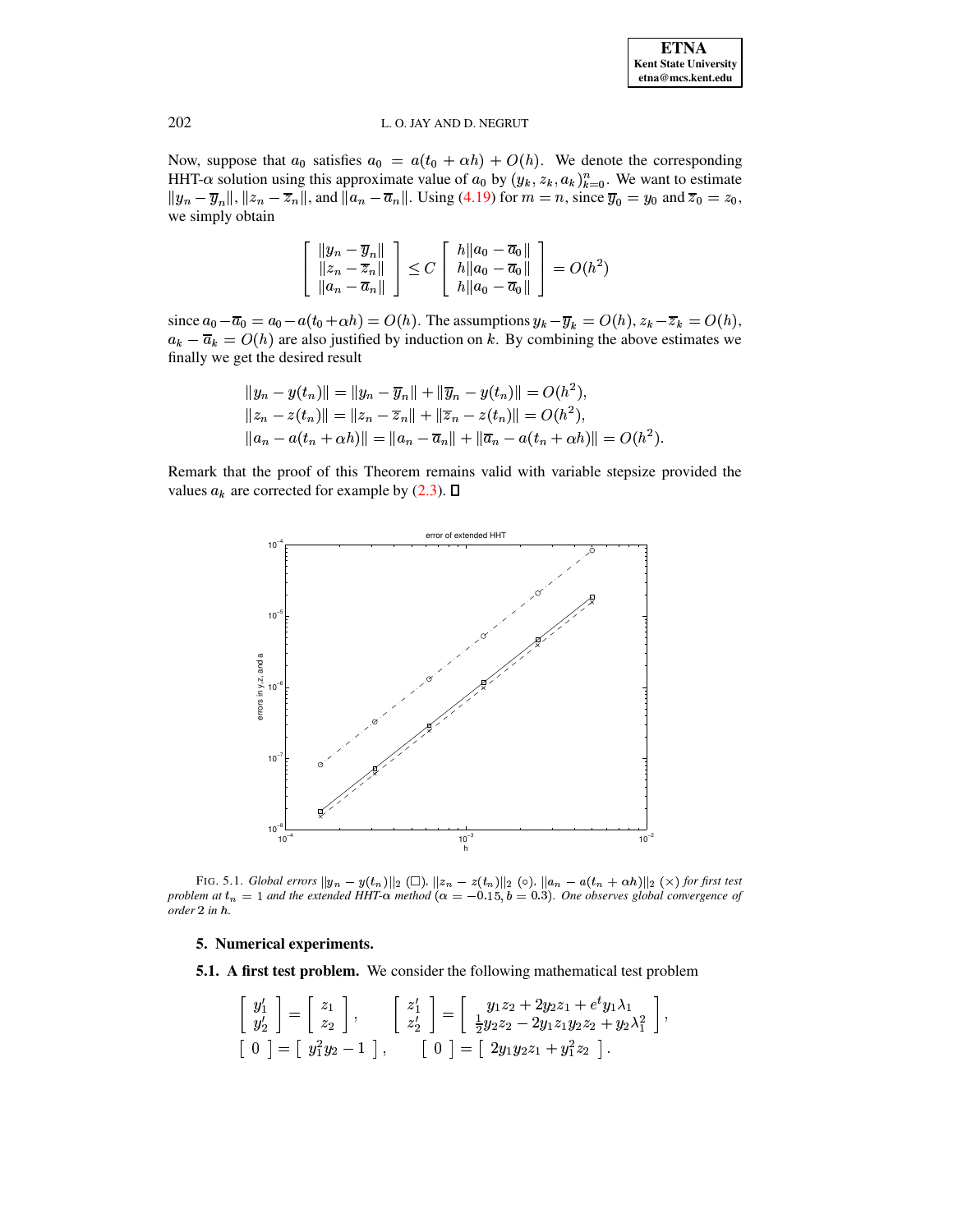

<span id="page-13-0"></span>FIG. 5.2. Global errors  $||y_n - y(t_n)||_2$  ( $\Box$ ),  $||z_n - z(t_n)||_2$  ( $\circ$ ),  $||a_n - a(t_n + \alpha h)||_2$  ( $\times$ ) for first test problem at  $t_n = 1$  and the extended HHT- $\alpha$  method ( $\alpha = -0.15$ ,  $b = 0.3$ ) with modification (3.5). One observes global convergence of order 2 in h.



<span id="page-13-1"></span>FIG. 5.3. Global errors  $||y_n - y(t_n)||_2 ( \Box)$ ,  $||z_n - z(t_n)||_2 ( \circ)$ ,  $||a_n(h_{n-1}) - a(t_n + \alpha h_{n-1})||_2 ( \times)$ for first test problem at  $t_n = 1$  and the extended HHT- $\alpha$  method  $(\alpha = -0.15, b = 0.3)$  with variable stepsize and unmodified  $a_n$ . One observes global convergence of order  $1$  in  $h$ .

Notice that these equations are nonlinear in  $\lambda_1$ . Consistent initial conditions at  $t_0 = 0$ are given by

$$
\left[\begin{array}{c}y_1(0)\\y_2(0)\end{array}\right]=\left[\begin{array}{c}1\\1\end{array}\right],\qquad \left[\begin{array}{c}z_1(0)\\z_2(0)\end{array}\right]=\left[\begin{array}{c}1\\-2\end{array}\right],\qquad \left[\begin{array}{c}\lambda_1(0)\end{array}\right]=\left[\begin{array}{c}1\end{array}\right].
$$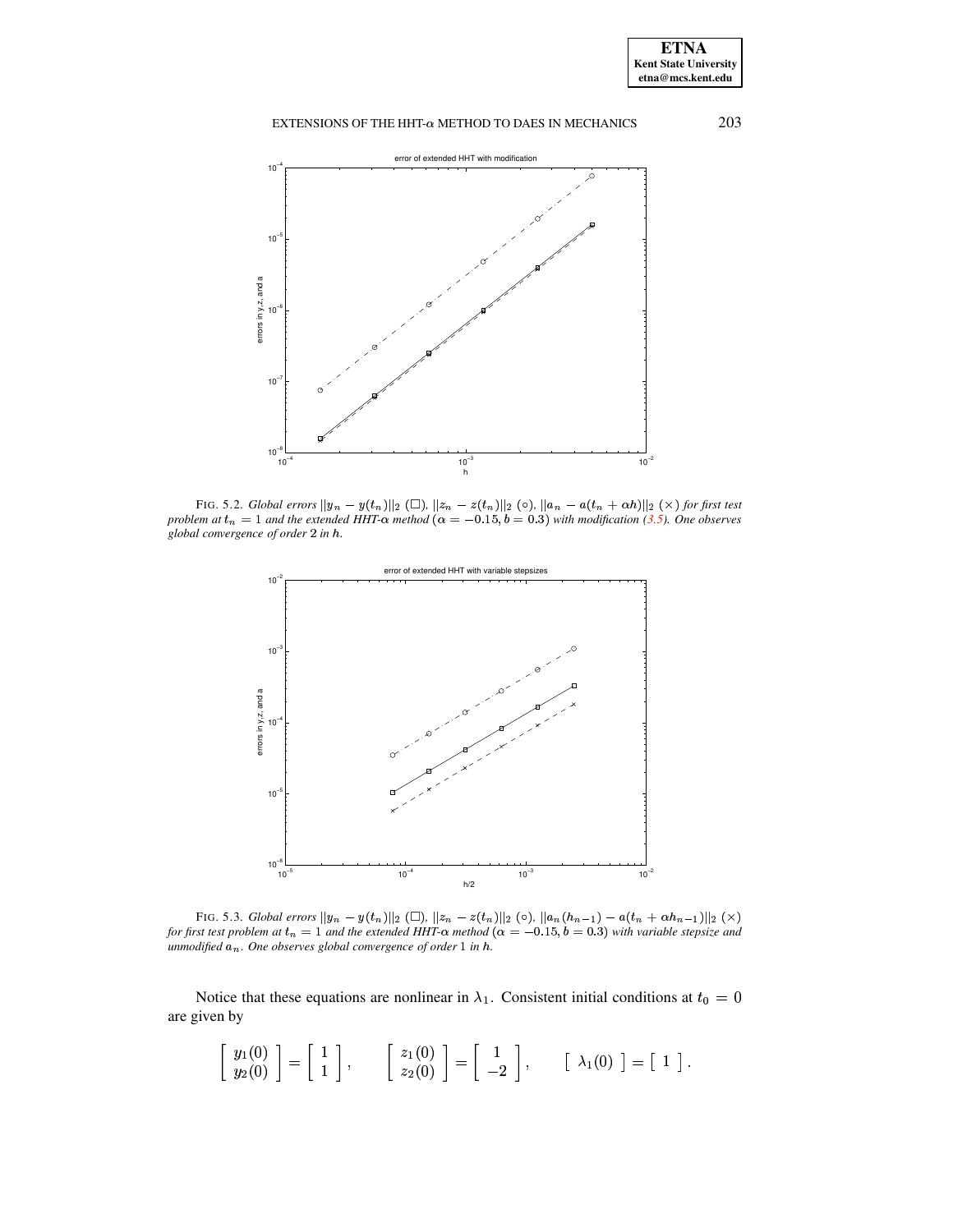The exact solution to this system of DAEs is given by

$$
\left[\begin{array}{c}y_1(t)\\y_2(t)\end{array}\right]=\left[\begin{array}{c}e^t\\e^{-2t}\end{array}\right],\qquad \left[\begin{array}{c}z_1(t)\\z_2(t)\end{array}\right]=\left[\begin{array}{c}e^t\\-2e^{-2t}\end{array}\right],\qquad \left[\begin{array}{c}\lambda_1(t)\end{array}\right]=\left[\begin{array}{c}e^{-t}\end{array}\right].
$$

We have applied the extended HHT- $\alpha$  method (3.4) with parameters  $\alpha = -0.15$  and  $b = 0.3$ for various stepsize h. We observe global convergence of order 2 at  $t = 1$  in Fig. 5.1 as expected from Theorem 4.5. In Fig. 5.2 we have repeated the same numerical experiment by simply replacing  $y_1$  in  $R_1$  with (3.5). We still observe global convergence of order 2. In Fig. 5.3 we have applied the HHT- $\alpha$  method with variable stepsize alternating between  $h/3$ and  $2h/3$ . We have plotted in Fig. 5.3 the error versus the average stepsize  $h/2$ . We observe a reduction to convergence of order one as expected from the remarks in Section 2. To reestablish second order convergence for variable stepsize we have made use of the modification  $(2.3)$  for  $a_n$ , i.e.,

$$
a_n := f(t_n, y_n, z_n) + \frac{h_n}{h_{n-1}} (a_n(h_{n-1}) - f(t_n, y_n, z_n)).
$$

We have applied again the HHT- $\alpha$  method with variable stepsize alternating between  $h/3$ and  $2h/3$  using this modification. This time we observe second order global convergence in Fig.  $5.4$ .



<span id="page-14-0"></span>FIG. 5.4. Global errors  $||y_n - y(t_n)||_2$  ( $\square$ ),  $||z_n - z(t_n)||_2$  ( $\circ$ ),  $||a_n(h_{n-1}) - a(t_n + \alpha h_{n-1})||_2$  ( $\times$ ) for first test problem at  $t_n = 1$  and the extended HHT- $\alpha$  method  $(\alpha = -0.15, b = 0.3)$  with variable stepsize and modified  $a_n$  (2.3). One observes global convergence of order 2 in h.

**5.2.** A pendulum model. The pendulum model in Fig. 5.5 was used to carry out a second set of numerical experiments. Using the notation  $z_i = y'_i$  ( $i = 1, 2, 3$ ), the constrained equations of motion associated with this model are

$$
\left[\begin{array}{c} m z_1' \\ m z_2' \\ \frac{mL^2}{3} z_3' \end{array}\right] = \left[\begin{array}{c} 0 \\ -m g \\ -c z_3 - k \cdot \left(y_3 - \frac{3 \pi}{2}\right) \end{array}\right] - \left[\begin{array}{cc} 1 & 0 \\ 0 & 1 \\ L \sin(y_3) & -L \cos(y_3) \end{array}\right] \left[\begin{array}{c} \lambda_1 \\ \lambda_2 \end{array}\right],
$$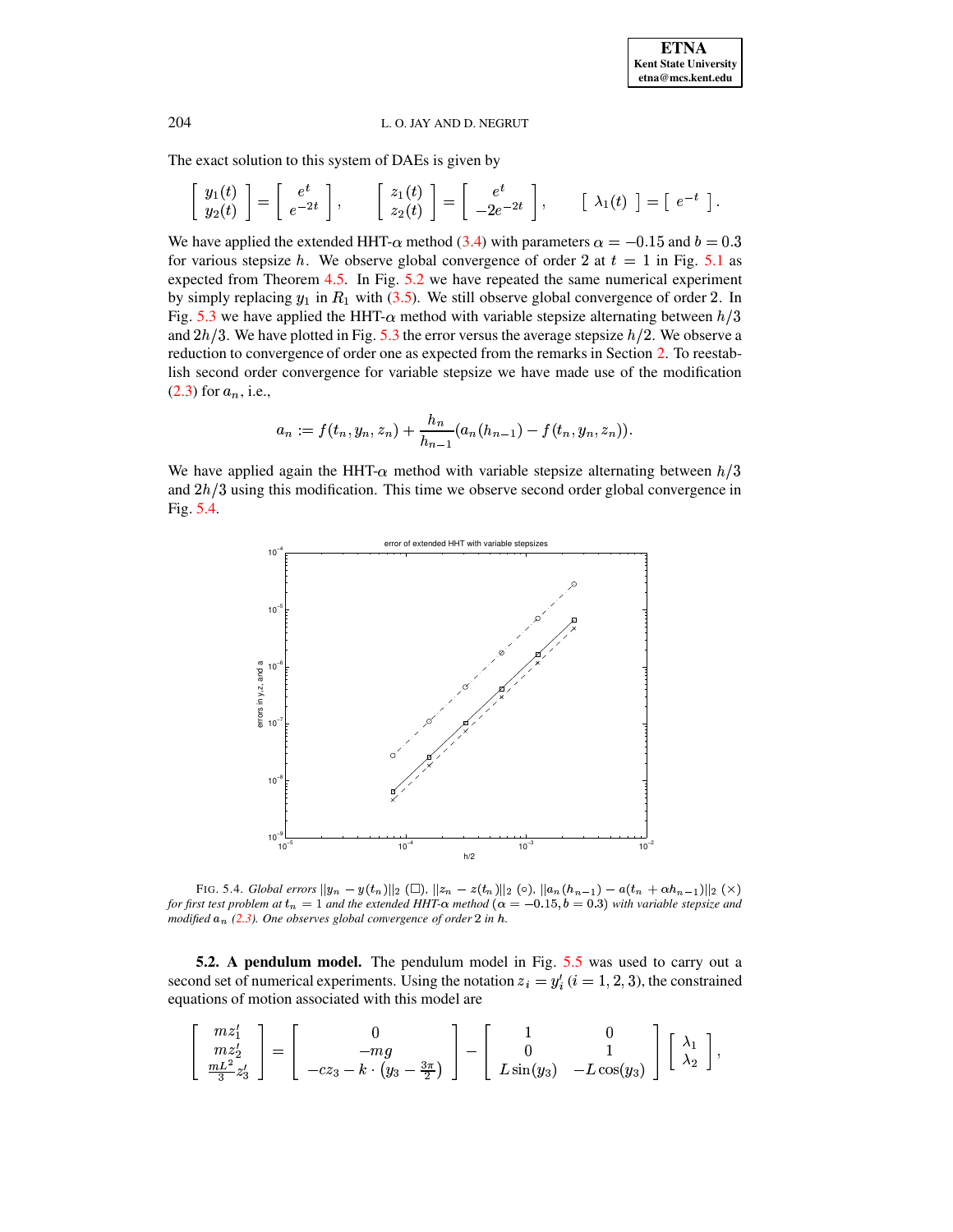

<span id="page-15-1"></span>FIG. 5.5. Pendulum model.

while the constraint equations at the position and velocity levels are

$$
\left[\begin{array}{c}0\\0\end{array}\right]=\left[\begin{array}{c}y_1-L\cos(y_3)\\y_2-L\sin(y_3)\end{array}\right],\qquad \left[\begin{array}{c}0\\0\end{array}\right]=\left[\begin{array}{c}z_1+L\sin(y_3)z_3\\z_2-L\cos(y_3)z_3\end{array}\right].
$$

The parameters associated with this model are as follows: mass  $m = 5$ , length  $L = 2$ , spring stiffness  $k = 3000$ , damping coefficient  $c = 100$ , gravitational acceleration  $g = 9.81$ . All units used herein are SI units. The evolution of the pendulum angle  $y_3 = \theta$  on the time interval  $[0, 4]$  is shown in Fig. 5.6.

In the numerical experiments, the pendulum is started from an initial position that corresponds to  $y_3 = 3\pi/2$ , and  $z_3 = 10$ . A reference solution was generated by applying an explicit Runge-Kutta method of order 4 (RK4) with a small constant stepsize  $h = 0.00001$ . The explicit integrator RK4 was used in conjunction with an equivalent underlying ODE problem that provided directly the time evolution of  $y_3$ 

$$
y_3' = z_3, \qquad \frac{4mL^2}{3}z_3' + cz_3 + k \cdot \left(y_3 - \frac{3\pi}{2}\right) + mgL\cos(y_3) = 0
$$

Figs. 5.7 and 5.8 support the convergence results obtained in Theorem 4.5. The global error in  $y_3$  and  $z_3$  at time  $t = 2$  is plotted in these figures versus a series of stepsize used for integration. The plots confirm that the global errors  $|y_{3,n} - y_3(t_n)|$  and  $|z_{3,n} - z_3(t_n)|$ associated with the extended HHT- $\alpha$  method (3.4) are of order two. Note that Figs. 5.7 and 5.8 report results for  $\alpha = 0$ ,  $b = 0$  and  $\alpha = -0.3$ ,  $b = 0$  respectively.

<span id="page-15-2"></span><span id="page-15-0"></span>6. Extension of the HHT- $\alpha$  method to DAEs with index 2 constraints. Consider semi-explicit index 2 DAEs of the form

<span id="page-15-3"></span>
$$
(6.1a) \t\t y'=z
$$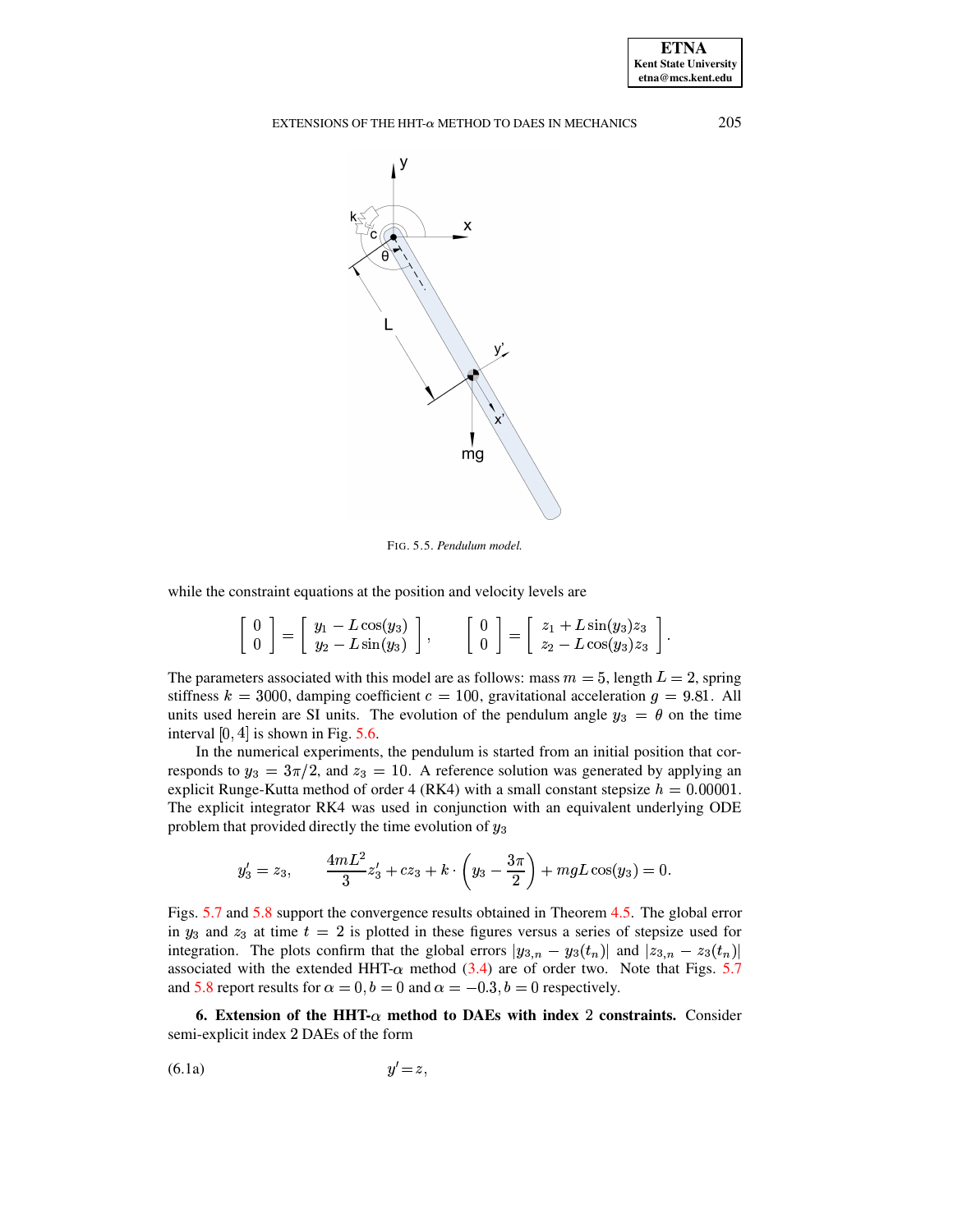

<span id="page-16-0"></span>FIG. 5.6. Time evolution of pendulum angle y<sub>3</sub>.

$$
(6.1b) \t\t\t z' = a + r(t, y, z, \psi)
$$

$$
(6.1c) \t\t a = f(t, y, z),
$$

$$
(6.1d) \t\t 0=k(t,y,z)
$$

where we assume  $k_z(t, y, z) r_{\psi}(t, y, z, \psi)$  is invertible in the region of interest. We can consider for example  $k(t, y, z) = g_t(t, y) + g_y(t, y)z$  from (3.1e) and  $r(t, y, z, \psi) = r(t, y, \psi)$ <br>from (3.1b). We propose a generalization of HHT- $\alpha$  methods for the system (6.1) similar to  $(3.4),$ 

$$
y_1 = y_0 + hz_0 + \frac{h^2}{2}((1 - 2\beta)a_0 + 2\beta a_1) + \frac{h^2}{2}R_{1/2},
$$
  
\n
$$
z_1 = z_0 + h((1 - \gamma)a_0 + \gamma a_1) + hR_{1/2},
$$
  
\n
$$
a_1 = (1 + \alpha) f(t_1, y_1, z_1) - \alpha f(t_0, y_0, z_0),
$$

where

$$
R_{1/2}=r\left(t_0+\frac{h}{2},y_0+\frac{h}{2}z_0,\frac{1}{2}(z_0+z_1),\Psi_{1/2}\right)
$$

The algebraic variable  $\Psi_{1/2}$  is determined by the constraint

$$
0=k(t_1,y_1,z_1).
$$

Hence, the numerical solution satisfies the constraint  $(6.1d)$  at each timestep. By replacing the expression for  $z_1$  explicitly in this equation, we obtain equivalently

$$
0 = \frac{1}{h}k(t_1, y_1, z_0 + h((1 - \gamma)a_0 + \gamma a_1) + hR_{1/2}).
$$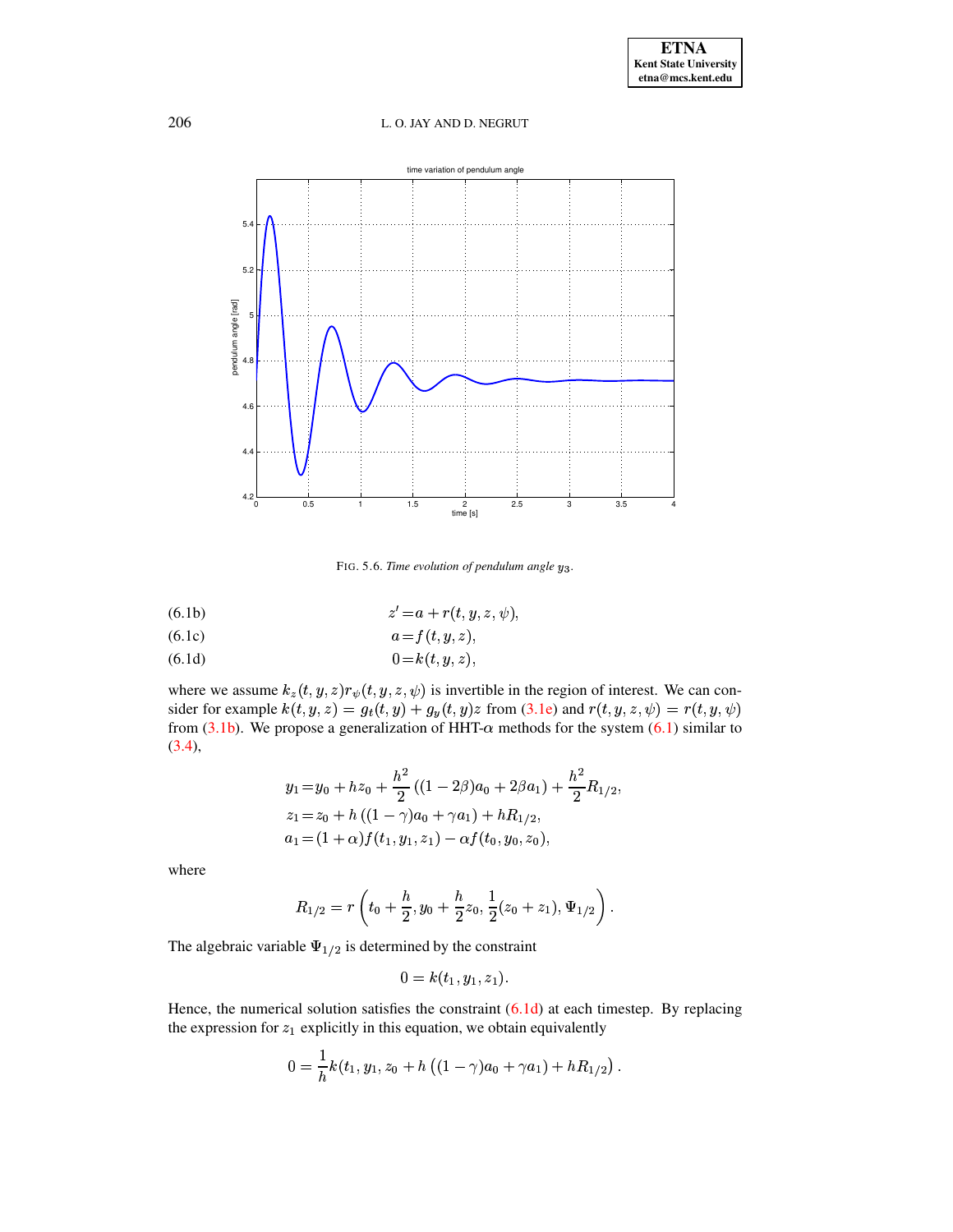

<span id="page-17-1"></span>FIG. 5.7. Global errors  $|y_{3,n} - y_3(t_n)|$  ( $\square$ ),  $|z_{3,n} - z_3(t_n)|$  ( $\circ$ ) at  $t_n = 2$  for a simple pendulum and the extended HHT- $\alpha$  method  $(\alpha = 0, b = 0)$ . One observes global convergence of order 2 in h.

Existence and uniqueness of the numerical solution  $(y_1, z_1, a_1, \Psi_{1/2})$  is ensured and can be shown by application of the implicit function theorem. When  $k(t, y, z)$  is linear in z and  $r(t, y, z, \psi)$  is linear in  $\psi$  we obtain a linear equation for  $\Psi_{1/2}$ . However, since generally  $k(t, y, z)$  or  $f(t, y, z)$  are nonlinear in y, we generally have a system of nonlinear equations to solve in terms of  $y_1$ . If  $k(t, y, z)$  and  $f(t, y, z)$  are linear in y and z, and if  $r(t, y, z, \psi)$  is linear in  $\psi$ , we obtain a system of linear equations for  $(y_1, z_1, a_1, \Psi_{1/2})$ . Global second order convergence of the new extended HHT- $\alpha$  method can be proved in a similar way as for (3.1).

<span id="page-17-0"></span>**7. Conclusion.** In this paper we have presented second order extensions of the HHT- $\alpha$ method for systems of ODAEs with index 3 and index 2 constraints arising for example in mechanics. We have given detailed mathematical proofs of convergence of extensions of the HHT- $\alpha$  method for semi-explicit ODAEs with index 3 constraints and underlying index 2 constraints. We have taken into account the structure of the equations to extend the HHT- $\alpha$  method to DAEs in order to keep its second order accuracy. We have also proposed an elementary way to preserve the second order of the HHT- $\alpha$  method when using variable stepsize, a technique which is also relevant for the HHT- $\alpha$  method when applied to ODEs. The  $HHT-\alpha$  method and its extensions to DAEs is relatively simple to express and to implement. However, its analysis in the context of DAEs was found to be surprisingly difficult.

After the submission of this manuscript, we learned about a similar extension of the generalized- $\alpha$  method found independently by Lunk and Simeon [10]. They consider problems of the form (3.1) with  $r(t, y, \lambda)$  linear in  $\lambda$ , whereas in our paper  $r(t, y, \lambda)$  may be nonlinear. Their extension is slightly different, when  $r(t, y, \lambda) = r(t, y)\lambda$  they replace in  $(3.4a)$  the term  $(1-b)R_0 + bR_1 = (1-b)r(t_0, y_0)\Lambda_0 + br(t_1, y_1)\Lambda_1$  by  $((1-b)r(t_0, y_0) +$  $br(t_1, y_1))\Lambda_0.$ 

**ETNA Kent State University** etna@mcs.kent.edu